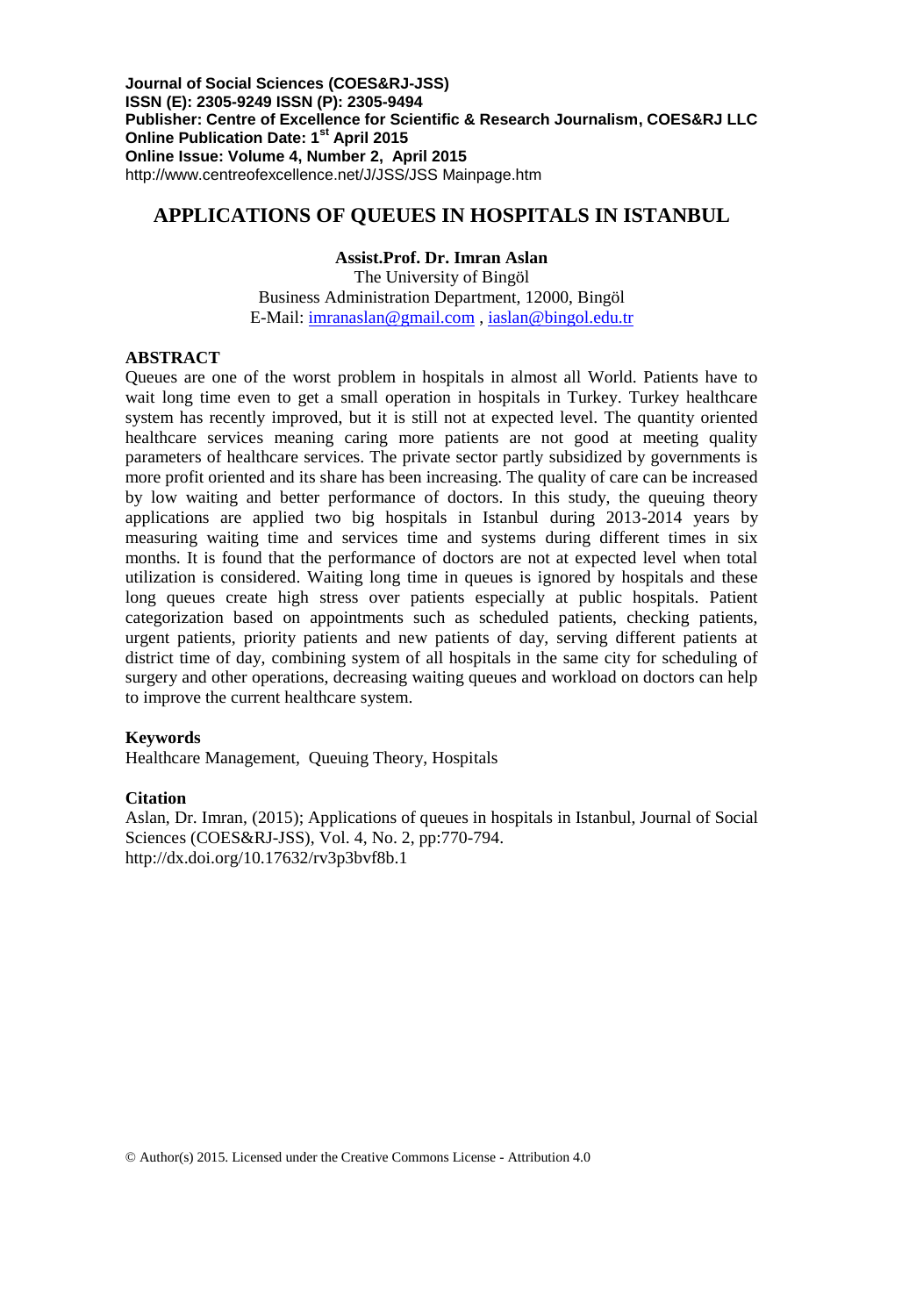#### *INTODUCTION*

 Healthcare management can be improved by knowing how the dynamics of queues are working in real life. Serving patients quickly, reliably and efficiently is the main goal of healthcare management by providing less waiting and delays with improved staff satisfaction. In hospitals, there are long queues and waiting lists in Turkey. Thus, patients have to wait for months to get even small operations due to having enough staff and inefficient usage of resources in some places like Istanbul. The purpose of this study is to define queues and models that can be used to decrease waiting an important indicator of measuring system quality and queues. The models are partly supported with real data from different hospitals and examples to improve the practical side of theory. Simulations are carried out to realize the reality of queues and get results. Tandem and priority queues are two most significant types of queues that are used in real life. To prevent congestions and to protect the rights of priority patients such as old patients over 65 ages, and severe ill patients in Turkey, priority queues can be used. There is a main system named "Hastane Randevu Merkezi-Hospital Scheduling System" for Turkish hospitals to get appointments. Patients take the queue number from online web page of Health Ministry or via phone. But, there is no priority order in the system. Thus, it is believed that priority system can be added to the system. Besides, other types of queues models are widely used in hospital services. Simple M/M/1 queue can be used to model the arrivals of patients and service of a doctor for a single policlinic. The nature of queues is stochastic and thus the probabilities of each state are calculated and compared to measure performance values.

 One of the main problems in hospitals is long queues due to low capacity and high rate of patients. Queuing theory gives important performance measures of servers and queues in order to decrease waiting and queues. By measuring expected waiting times, waiting and delays can be decreased in many ways such as by adding more capacity to servers or decreasing service times to treat more patients. If the service time is decreased, the quality may be affected negatively. To providing a better service, some useless processes can be eliminated. More trained staff can be used to increase performance measures. The main indicator of performance is the number of patients treated in Turkey, but the quality dimension is totally ignored and the increasing costs on government have also increased. Controlling crowds is not easy and systems balancing the servers and patients are very helpful to prevent misuses in queues. Some patients try to go into service soon by taking the place of other patients and this is not a fair situation. The complexity of service and the capacity increase the stress rate for doctors, staff and patients. Patients have to wait in long queues sometimes with pain. Urgency cases have the first priority in queues. Later pregnant women and old people have further priority. The structure and behaviors of queues are different in each department of hospitals. Emergency room has different priority system and capacity. This department is one of the main streams to the whole hospital. Patients can be sent from here to every department and service points such as testing blood section or radiology. Patients can go one department and they can be sent to another department if it is understood that they should be checked by another branch. The number of transfers is high among departments and this can be modeled by open queuing theory.

In healthcare, M / M / s /  $\infty$ / FCFS model can be applicable since the doctors are mainly limited and there are different patients having taken queue from internet or via telephone (preordered) in Turkey. Moreover, patients having checked before by doctor can go and visit the doctor after doing some tests such as blood tests. Then, they show these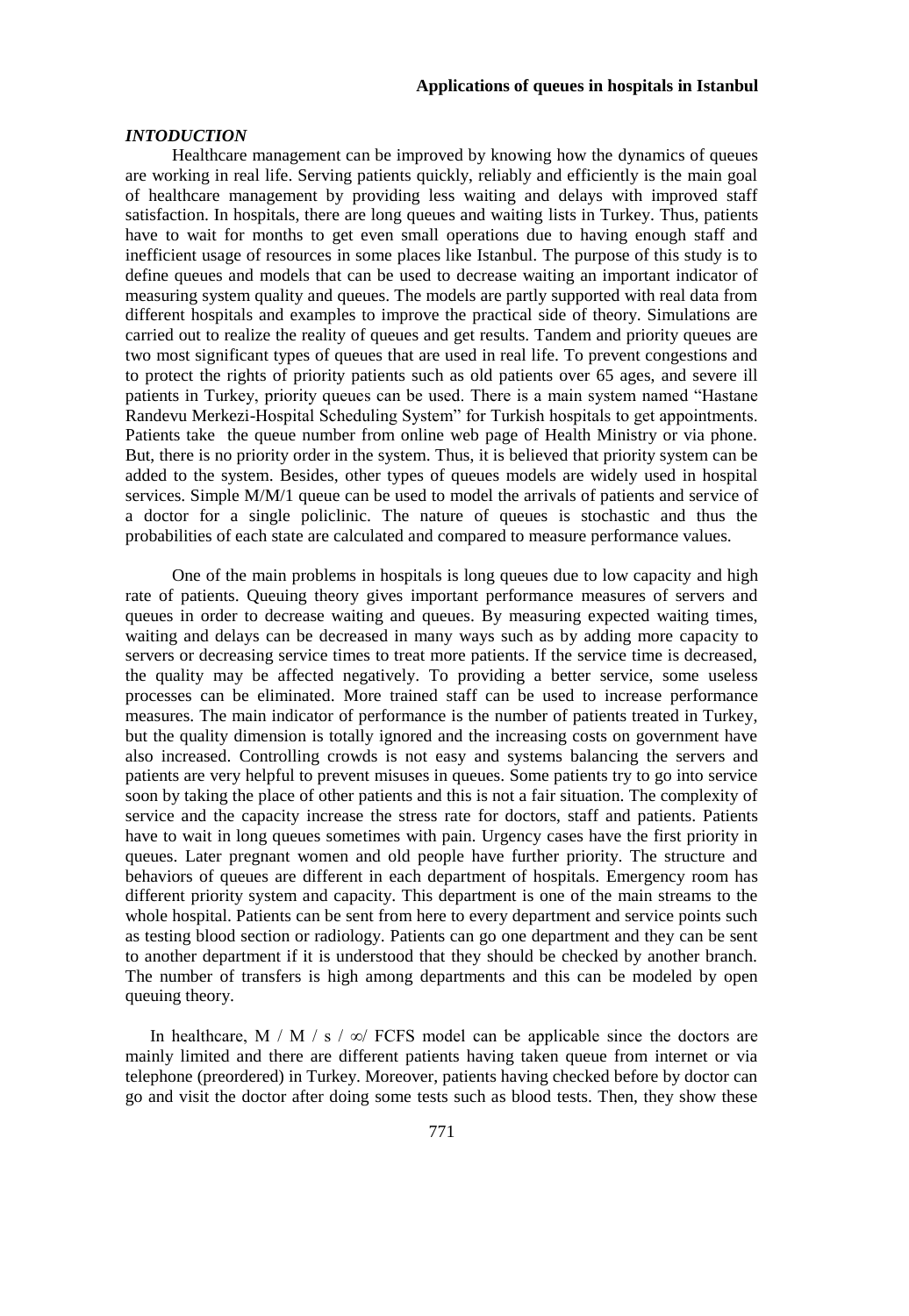results the doctor and they take a queue order from operator or by waiting in front doctor room. These kinds of patients are more unplanned and they cannot be well controlled by hospital. However, some estimation can be drawn to estimate their expected arrivals per unit time of day. The checking can be carried out or not according to test results. The second types of patients mainly visit the same doctor or another one in 10 days after getting the treatment. Some tests take long time and thus patients take a new number after 10 days from internet. Thus, there are two arrivals: planned ones and checked patients' arrivals. Having two arrivals at the same time creates problems for checked patients since they do not know exactly when they will be treated by doctor if the queue number is not given. Priority is decided by doctor, but it is considered that both arrivals are independent. Moreover, "no-shows" and unplanned appointments not having any appoint on that day can be added to the model. The unused capacity of policlinics due to No-Shows is filled with new patients coming on that day in Turkey.

### **THEORETICAL BACKGROUND**

Waiting costs can be decreased by increasing number of servers(s), but the service cost increases in this way. Total cost shows a different structure as shown below. It decreases until a point and after that point, it increases again. Finding minimal total cost is the optimal solution in that model (Wang, 2009). Expected cost per unit time has two dimensions; one is the costumer time and the second is service time. Waiting has a cost and service providers have also a cost of giving service. The system success can be measured by minimizing costs of waiting and servers. Space costs, loss of business of the healthcare organization and incurred costs of health situation due to not getting treatment are other critical costs. Balking going another queue and reneging leaving queue are other consideration to be analyzed in queues for performance measurement (MDE, 2013).



**Figure 1. Costing in queues (Wang, 2009).**

 Healthcare systems operation such as patient scheduling, resource scheduling, queue length , Limited Queue Discipline (LQD), blocking, healthcare systems design and analysis are crucial parts of study in healthcare management. The effective usage of resources, high quality of service and less queues are the main aims that needed to evaluated for the successes of policlinics and hospitals ( Lakshmi & Sivakumar, 2013).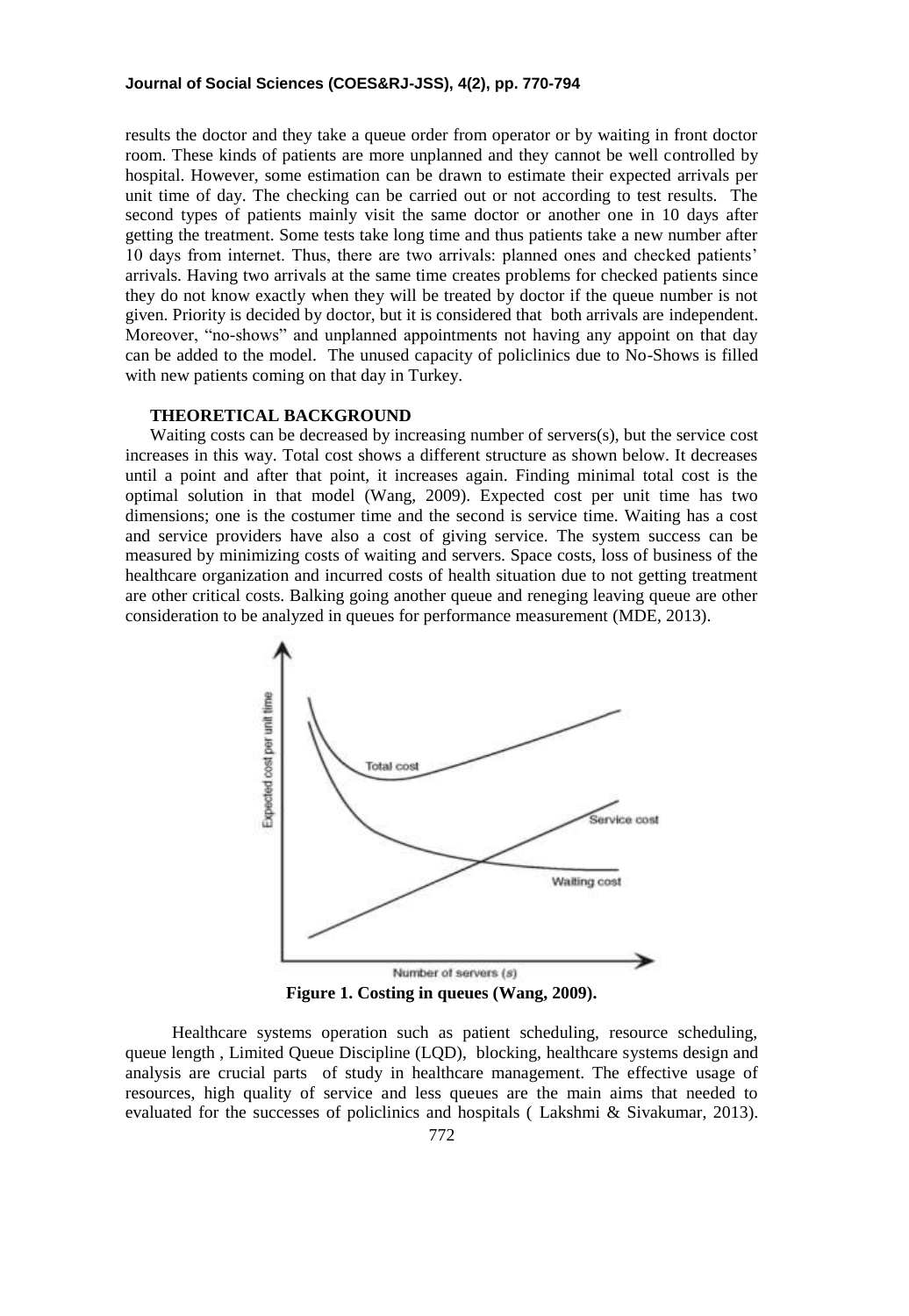There are four types service disciplines: FCFS (First-Come-First-Serve), LCFS (Last-Come-First-Serve), RSS (Random-Selection-for-Service) and PRI (Priority). A/S/c/m/N/SD is the Kendall's notation for classifying queues. A for the arrival process, S for service, c for the number of servers, m for the capacity, N for customer population, and SD for service discipline represent (Hillston, 2012). Arrivals occur according to random process and modeled as Poisson with λ rate:



Figure 2. Arrivals and departures (Modiano, 2013)

- $\alpha(t)$  = number of arrivals by time t,  $\beta(t)$  = number of departures by time t
- $t_i$  = arrival time of i<sup>th</sup> customer,  $T_i$  = amount of time i<sup>th</sup> customer spends in the system
- N(t) = number of customers in system at time  $t = \alpha(t) \beta(t)$

$$
\lambda_t = \alpha(t)/t
$$
,  $\lambda = Limit_{t\to\infty}\lambda_t =$ arrival rate

$$
N = \frac{\sum_{i=1}^{\alpha(t)} T_i}{t} = \left(\frac{\alpha(t)}{t}\right) \frac{\sum_{i=1}^{\alpha(t)} T_i}{\alpha(t)} = \lambda T
$$
\n(Modiano, 2013)

 The independent replications running of the simulation with different initial random seeds is used for systems with short transient period to optimize some system performance measures in long run. After a time period, the steady state is reached in queues and after that, performance measures of queues can be found. (Mousavi, 2011) Knowing interactions between the queues like operative and post-operative units is useful to look at behaviors of queues to prevent bed blocking and to improve patients recovery procedure. M/M/c/K parameters are analyzed to investigate interactions. Blocking probabilities are beneficial to estimate congestions and further capacity increases through simulation (Osorio & Bierlaire, 2009). No-show rates are not cancelling appointments or cancelling too late not allowing for a new appointment request and causing to more unused appointment slots. Wastage of physician time can be decreased by sending preappointment reminders, using financial penalties, and providing services like transportation vouchers and free or low-cost childcare. No-shows because of personal or work-related problems seeking treatment elsewhere instead of waiting can result in appointment backlogs in further times. The expected patient backlog or queue length, the probability of getting a same-day appointment, and a feasible range of panel sizes can help to get better utilization of physicians. An M/D/1/K Queue with State-Dependent No-Shows and patient panel size N reasonably handled by a practice forming a Poisson Process with rate λN is modelled and it is found that excessive backlogs search service elsewhere. Capacity requirements and patient panel sizes for any outpatient facility can be found in that model and they result in savings (Green& Savin,2008). There are s busy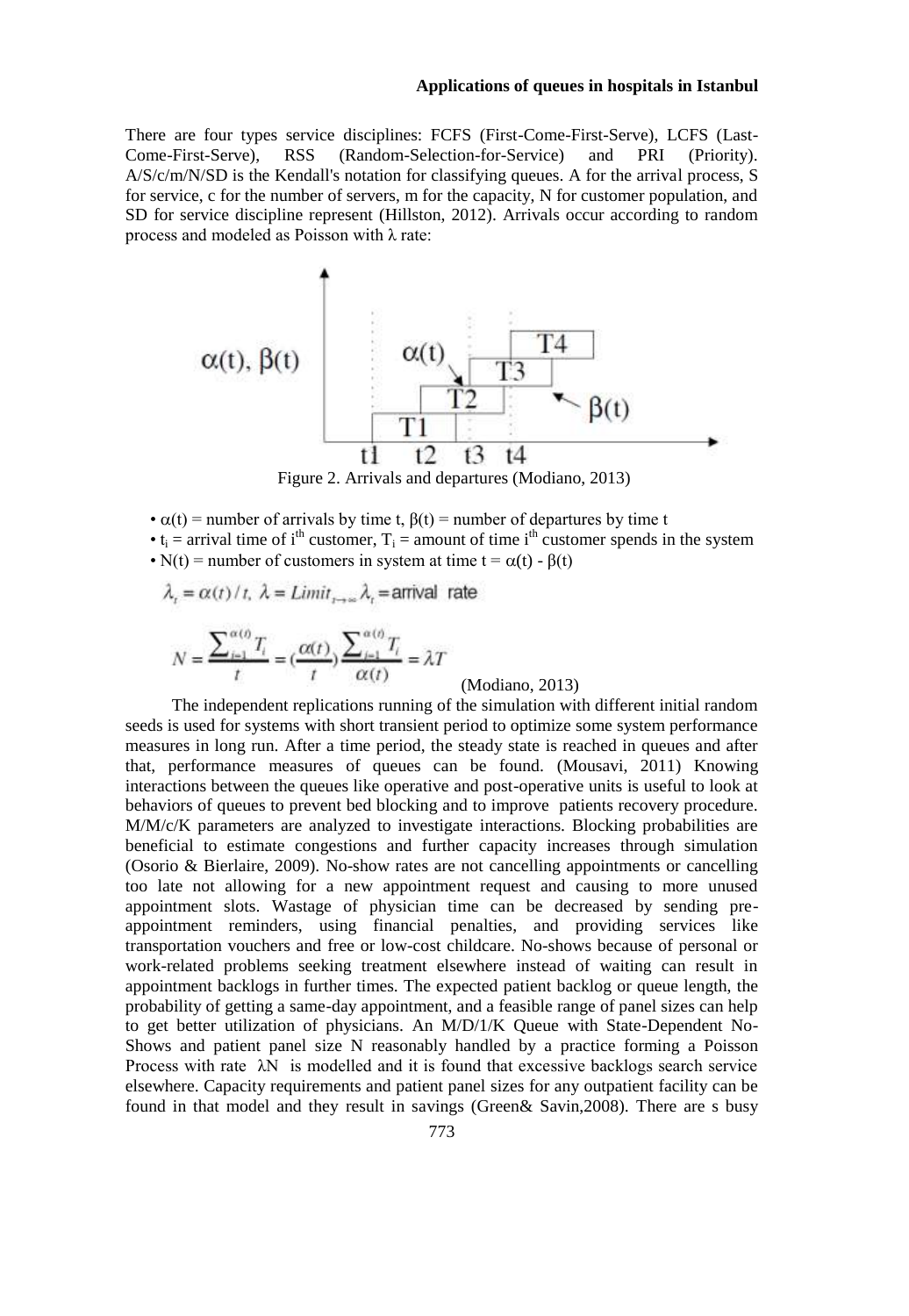servers independent from each other and n costumers (can be up to infinity). Arrival comes according to Poisson distribution and service time is exponential distribution. The framework of the birth-and-death queuing model:

$$
\lambda_n = \lambda, \quad n = 0, 1, 2, \dots, \n\mu_n = n\mu, \quad n = 1, 2, \dots, s - 1, \n= s\mu, \quad n = s, s + 1, \dots
$$
\n  
\n
$$
\begin{array}{c}\n0 \\
1 \\
\vdots \\
s_{s+1}\n\end{array}\n\begin{bmatrix}\n-\lambda & \lambda \\
\mu & -(\lambda + \mu) & \lambda \\
\vdots & \vdots \\
s\mu & -(\lambda + s\mu) & \lambda \\
\vdots & \vdots \\
s\mu & -(\lambda + s\mu) & \lambda \\
\vdots & \vdots \\
\vdots & \vdots\n\end{bmatrix}.
$$
\n  
\nn = s \Rightarrow \lambda P\_s + s\mu P\_s = \lambda P\_{s-1} + s\mu P\_{s+1} \Leftrightarrow (\lambda + s\mu) P\_s = \lambda P\_{s-1} + s\mu P\_{s+1}   
\nn = s+1 \Rightarrow \lambda P\_{s+1} + s\mu P\_{s+1} = \lambda P\_s + s\mu P\_{s+2}   
\n\Rightarrow (\lambda + s\mu) P\_{s+1} = \lambda P\_s + s\mu P\_{s+2}   
\n...   
\nn > s \Rightarrow \lambda P\_n + s\mu P\_n = \lambda P\_{n-1} + s\mu P\_{n+1}   
\n\Rightarrow (\lambda + s\mu) P\_n = \lambda P\_{n-1} + s\mu P\_{n+1}   
\n\end{array}

(Al-Nowibet, 2013)

#### *Tandem Queues*

 Tandem queues named as queues in series have a wide application in production of parts in series, in registration of university students and healthcare. These tandem queues can have zero queue capacity or fine capacity. (Chandrasekar et al., 2011) Delays in queues can be decreased by re-sequencing buffer size up to a degree. The high service rate ratio in heterogeneous re-sequencing systems means more delay and fewer outputs. The balanced two servers perform better than unbalanced servers. The slow server has a better utilization than faster server due to blocking causing from that server. (Liu et al., 2013 ) These queues are classified as a Markovian queue (M/M/s) queues.  $Q_1(t)$  and  $Q_2(t)$  are number of customers at time t in M/M/2.  ${Q_1(t), Q_2(t)}$  with  $n_1, n_2$  is the markow vector where  $n_1$ ,  $n_2 = 0, 1, 2, \ldots$  for M/M/1 queue.  $P_{n1,n2} = P(Q_1 = n_1, Q_2 = n_2)$ ,  $n_1$ ,  $n_2 = 0, 1, 2, \ldots$ ., where  $p_i = \lambda \mu_i$ <1(Bhat, 2000) In tandem queues, the costumer can join another queue with  $p_{i, j} \ge 0$ ,  $\forall (i, j)$ , or leave the system with  $1 - \sum_{i=1}^{N} p(i, j) \le 1$  at node  $Q_i$  as shown below. (Alfa, 2010 ) Arrival theory is developed to investigate the behaviors of arrivals to the queues in finite and infinite queues for open and closed networks.( Boucherie & Dijk, 1997) The two-server queue operation is more efficient than the two single server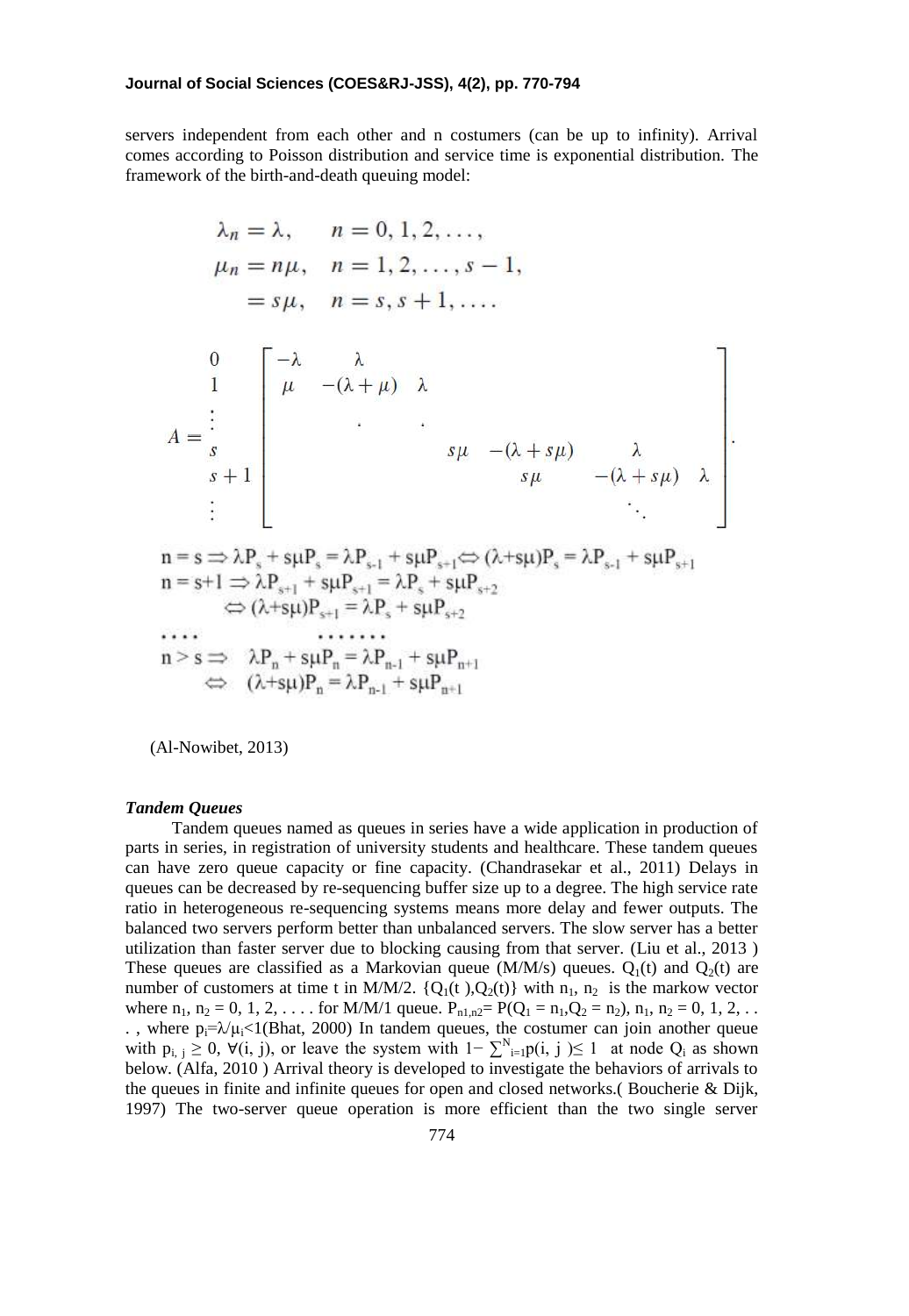operations (Bhat, 2000 ; Al-Nowibet, 2013). In this case, unused capacity of a server can be used by other costumers of server. By using the equations above, all performance parameters of system can drawn.



**Figure 3. Example of a network of Queues. (Alfa, 2010)**

 For on-line ticketing, electronic banking, on-line shopping, location-based services etc., the response time is unimportant performance measure with mean and its variability. This is modeled as end-to-end response time as the sojourn time of a customer in an open queuing network. The end user sends the request to the server-side script and the server sends the request to different providers to give the requested service. (Gijsen et al., 2006) Maximum and minimum of the total virtual waiting time of a customer in open queues in M/G/1 and GI/M/1 service systems can be found. The method of strong approximations for several different queuing processes can be used to find maximum and minimum parameters in queues (Minkevi£ius, 2009). Blocking and starvations are two main considerations in tandem queues. If there is no costumer in the queue at the time service finished, then the server with zero queues will be idle. If the queue that the costumer will go is full, then the server will wait for opening the place. (Kim & Ayhan, 2010) In the blocking case, patients may not get service and leave the system if there is no place in beds. In this case, patients may search for another hospital or less costly services. Unnecessary stays at hospital can be decreased to open place for new comers. This kind of system can be named as tandem two-station system with no buffer. (Koizumi, 2002) With no buffers, flexible servers can be analyzed to maximize the total outputs and policies can be developed based on different rates of servers (heterogeneous mean service times). Holding cost, switching costs and loss of costumers are also the main centre of observation in tandem queues. Policy iteration algorithms are developed to maximize throughputs by applying different policies (Yarmand & Down, 2012). Open models have wide applications in healthcare management. There are many clinics in each government hospitals. After a patient is checked, he or she can be sent to another clinic or labs. There are 36 clinics in sample hospital- IEAH. Patients are sent to blood lab, urine laboratory or radiology lab mainly for tests. They can be sent also other special labs to get information about health situation. They can do some tests on the same day and others can be done in further dates. Open networks are beneficial to see the movements in the hospital to make better plans and decisions. If it is known that the blood centre is the most visited lab then, some new servers can be employed to decrease the queues. They may leave the system after checked if there is no need to get tests or may go another clinic to get a different kind of observation.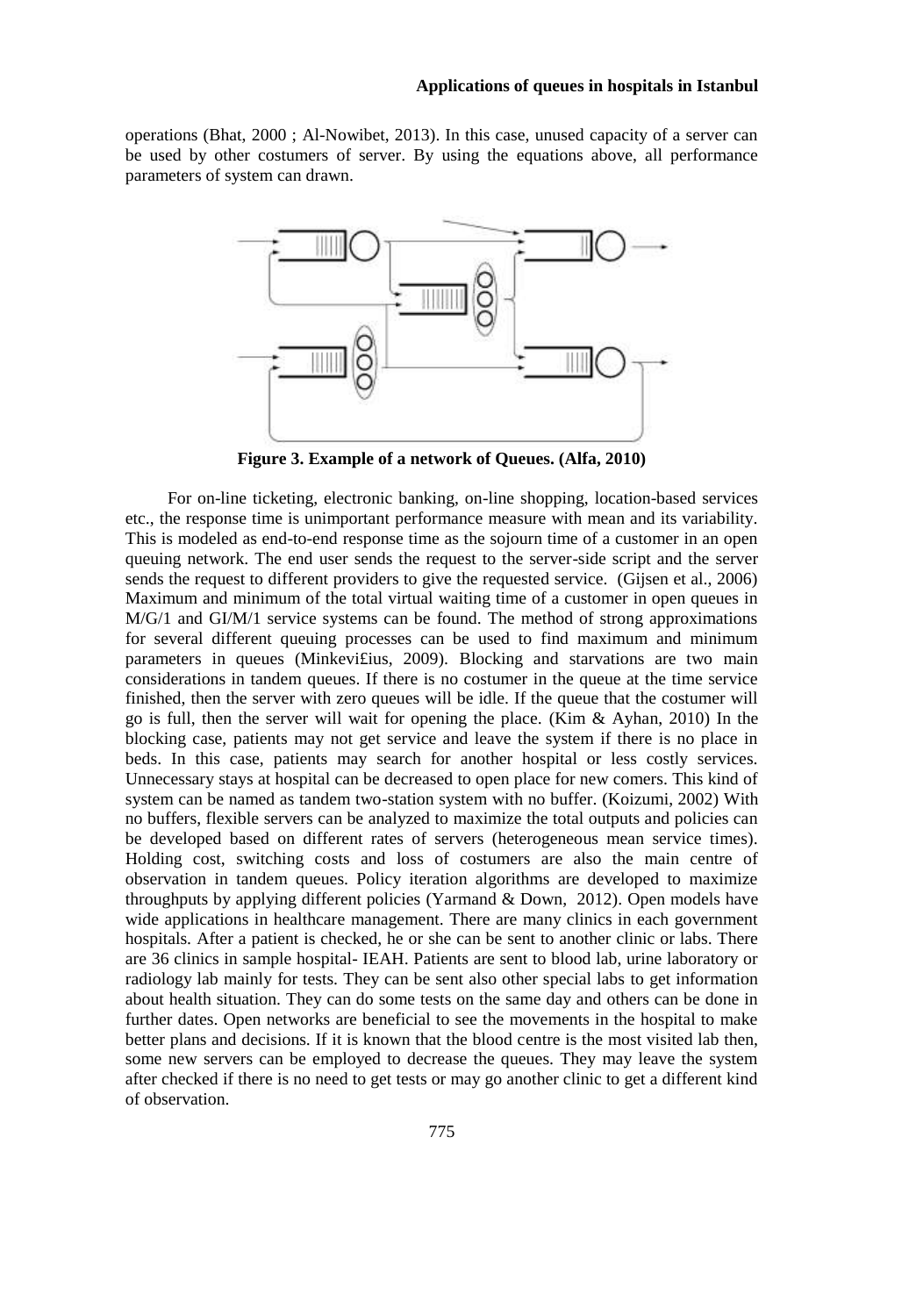Bulk arrivals  $(M^{[X]}/M / S / K / FCFS)$  are expected to be in emergency department, lab and other unscheduled cases. In bulk arrivals, the queues' size can increase dramatically and in this rush times, the extra servers can be needed to decrease the queues.  $M/M<sup>H</sup>/1$  and  $M<sup>H</sup>/M/1$  batch queuing systems probabilities are found by a Lattice Path Combinatorics approach. Batch sizes with different sizes are also found. (Krinik & Mohanty, 2010) Multiple Poisson bulk arrival queuing system with several classes of customer enters the system independently of each other. Lambda is demand of j items or costumers in that system where  $N_i(t)$ , t≥o. (Armero & Conesa, 2004)

 A doctor can be interrupted by a phone call or emergency situation during service, which is an outage. This causes to decreasing the performance measures and dissatisfaction in many ways. It is expected that a doctor checks a patient in a suitable time without interruptions. However, the scarcity of doctors in reality prevents that; there can be many outages in hospitals. In the sample hospital in internal medicine department, it was observed that during checking, the doctor was called and he talked about another case with another person. I have waited for him to finish his call around 2-3 minutes at HH hospital. It was noticed that he checked my data again in his computer and I had to talk little more to repeat again some things. Moreover, this caused dissatisfaction on me. This case is introduced in that section based on previous observations. Another case was met while taking the heart film. Nurses went to toilet for 7 minutes. Patients had to wait until she came.

Outages may have significant effect on over loaded hospitals. They are mainly ignored in models. However, even a doctor may not have high outages, the total of all doctor may be significant on total service times and waiting. Reducing the effect of outages can decrease flow times by taking some administration outsourcings in hospitals. Overtime can be used to decrease peaks in hospitals due to outages. Variation in outages can be decreased by managers and found that it is beneficial to increase efficiency in hospitals**.**  (Creemers& Lambrecht, 2007) Outages on patient flow cause to large problems such as congestion and instability in healthcare. Unplanned absences of medical staff and interruptions are major problems in healthcare due to high workloads on doctors. Vacation models are used in queuing theory when servers are unavailable. Non-preemptive outages occur not during job but at the beginning of service. ( Hopp&Spearman, 2000). Vacations are categorized as customer that remains in service, customer that leaves behind a non-empty queue, customer that leaves behind an empty queue and no customer. Based on these types, a model is developed in an infinite capacity buffer with geometrically distributed inter-arrival times. Effective service time of a customer and the partial probability generating functions are defined in that model. There are three operation modes: continue after interruption mode, repeat after interruption mode and repeat after interruption with re-sampling mode. (Fiems & Bruneel, 2013)

MMAP[K]/PH[K]/1: A multi-type queue with adaptive arrivals and general impatience is analyzed by Benny Van Houdt(2012). K different types costumers with Markovian inter-arrival times are served by one person. Different possibilities with customer impatience form and workloads are considered in this type of queue. (Houdt, 2012) This model is not analyzed in that study. However, it can be used in further studies.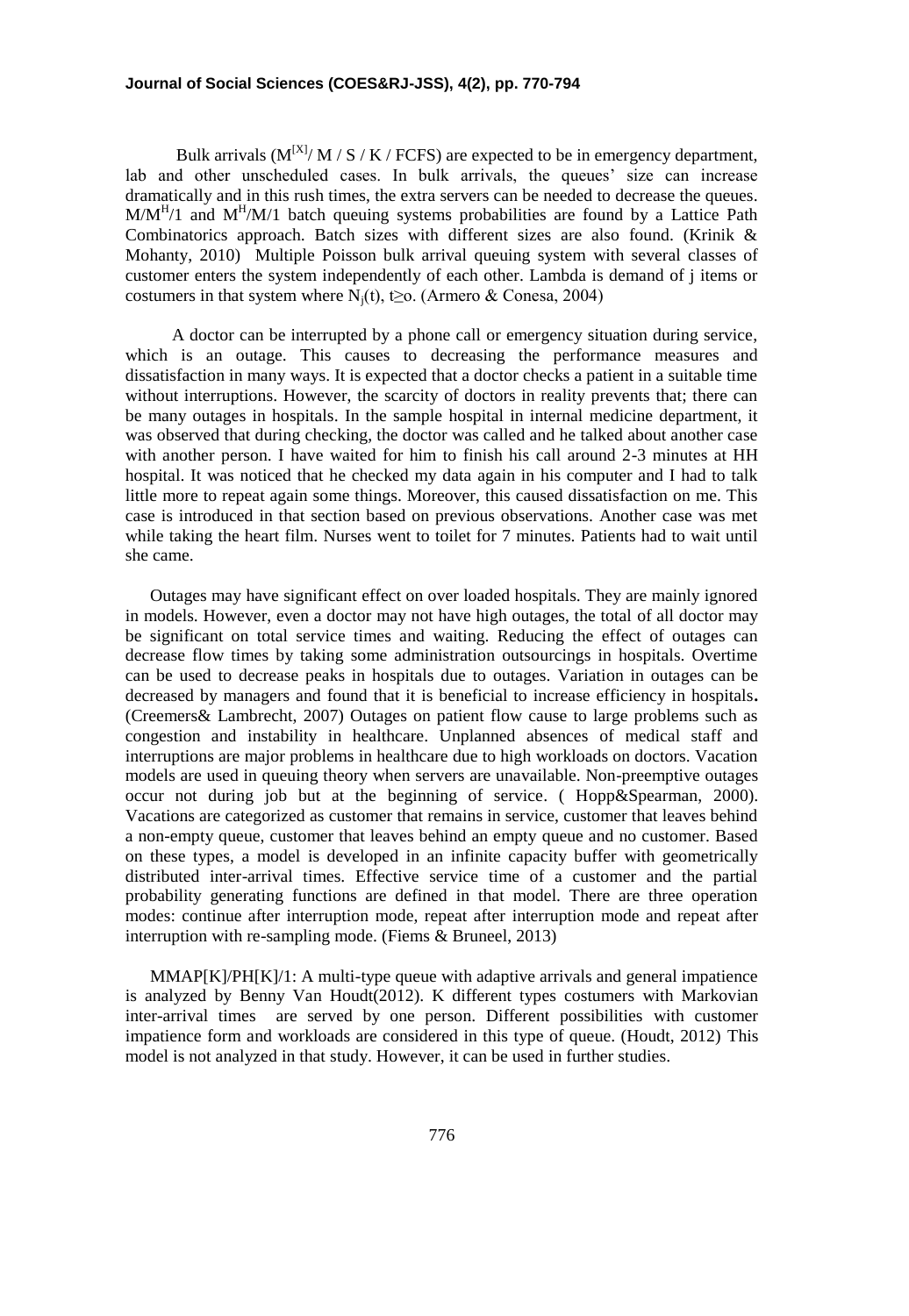### **CASE STUDIES**

Case studies are prepared by analyzing sample hospitals' systems(HH and IEARH). These hospitals are two biggest hospitals in Istanbul. These hospitals systems and queues were investigated around 1.5 years. Time for queues were taken at different time periods. The system in hospitals was new and they had some problems such as not reaching main system all time. In these cases, patients had to wait few hours for system returning. These kinds of extreme situations are not included in this study.

## **Case Study 1:**

 The Ear, Nose and Throat Clinic (KBB) of IEARH hospital has 5 doctors and they work the from 8:00 AM until 17:00 PM. There is one hour break (12:00-13:00) and they accept patients as planned ones (ordered before: pre-ordered) and unplanned patients (take order in the day for rechecking). 29 patients are pre-ordered for each clinic and 10 patients are cared per hour. The total arrival rate for each clinic is expected to 8 patients per hour. Even, there is a restriction on the arrival of pre-ordered patients; the unplanned patients can be served without any restriction during the day. Thus, the patient's arrival is considered as infinite. Each server works in the same manner and they are considered as identical. Pre-ordered patients can take their queues' number by internet as shown below from Health Minister Web Page developed to prevent long queues. Before that system, queues are given early and patients had to be at hospital early in the morning to take a queue number without any exact time. This scheduling program has brought great benefits to patients. The main problem in this system is unplanned patients. The average service rate is determined from patients types. It is expected that unplanned patients take more time of a doctor since test results are controlled and then they are prescript. One of the problems is that the pre-ordered patients can be served at the time given by the system. Pre-ordered patients have to wait until the end if they could not catch their queue on the time doctor announced. It was investigated that that situation makes great stress over both patients and doctors. Patients want to get service as soon as possible while doctors are under pressure of supplying service on time. Unexpected patients having checked and new ones come to ask questions and this takes also the time of doctors. Urgent patients come and enter the room of doctor without a queue number.

| $\mathbf{u}$                  | <b>ISTANISUE</b>                |                                                            |                          |                     | The rest train in the starters |                     |                                                           |                     |                                       | Saym Itinate astrace  |                          |
|-------------------------------|---------------------------------|------------------------------------------------------------|--------------------------|---------------------|--------------------------------|---------------------|-----------------------------------------------------------|---------------------|---------------------------------------|-----------------------|--------------------------|
| <b>BUW</b>                    | Region Name                     |                                                            |                          | 08:00               | $100 - 01$                     | <b>AUTORITY</b>     | <b>BULWIDE</b>                                            |                     |                                       |                       |                          |
| Hankaron                      | <b>Hospital Name</b>            |                                                            |                          |                     |                                |                     |                                                           |                     |                                       |                       | 118888                   |
| <b>Barret</b><br>Pinterweisbe | <b>AND RESIDENTATION</b>        |                                                            |                          | 09 00               | <b>ELECTION</b>                | <b>KULKUS</b>       | <b>SEULINE LETTER</b>                                     | <b>ALCOHOL: UNK</b> | <b>RUSSIA</b> COURSES                 |                       | Е<br><b>PERSONAL ARE</b> |
| <b>FOREFER</b>                |                                 | <b>In Hummithham (Datillye)</b>                            |                          | 10:00               | <b>ATTACHE</b>                 | <b>BELLET LES</b>   | <b>BETTERT</b>                                            |                     |                                       |                       |                          |
| Hillmark, Wallett<br>Hasim    | Jarketma e-<br>Jarkounne.       |                                                            |                          | 11:00               | <b><i>BERRICK</i></b>          | <b><i>BARTH</i></b> | 話を好くる                                                     | <b>ASSISTENT</b>    | <b><i><u><b>HANKELLIN</b></u></i></b> | <b><i>BARTHER</i></b> | Give                     |
|                               |                                 |                                                            |                          |                     |                                |                     |                                                           |                     |                                       |                       |                          |
| Tarryccatal                   | <b>All College</b>              | <b>Bandeva Ara</b><br>10.06.2013<br>m                      | <b>The Second Street</b> | 1500                | 新工ス工業<br>$-11.06.2013.54$      | <b>BELIEVE</b>      | 16:20                                                     | 15:50               | 10140                                 | 18/80<br>Doctor Name  |                          |
|                               | <b>Manan Hastana</b>            | Alternatif Hastenniar                                      |                          |                     |                                |                     |                                                           |                     |                                       |                       |                          |
|                               | <b>The Many</b>                 | <b>THE FINANC TAILS</b><br>06.06.2073<br><b>MARKATHOLD</b> |                          |                     | <b>Kurum Adi</b>               |                     | <b>Himme Acts</b><br><b>FEASTANNEMEN</b><br>VENAPolizent. |                     | <b>WEIGHT THEFT</b>                   |                       | ÷                        |
|                               | <b>HODGE-COLLECTION</b><br>Name | 04.06.2018<br>and with a contract of                       |                          |                     |                                |                     | <b>HastaNkins</b><br>(Elabetryw)                          |                     | 2007-009-5120<br>Name of              |                       |                          |
| $\Omega$                      |                                 | 06.06.2013                                                 |                          | Name<br>of Hospital |                                |                     | Hassalditan<br><b>IRIADIOVAL</b>                          |                     | <b>Policlinics</b>                    |                       |                          |
|                               | Doctor                          | 149,096,0193.0                                             |                          |                     |                                |                     | <b>Hastabachery</b><br>(Claimbye)                         |                     |                                       |                       |                          |

**Figure 4. Hospital Appointment System**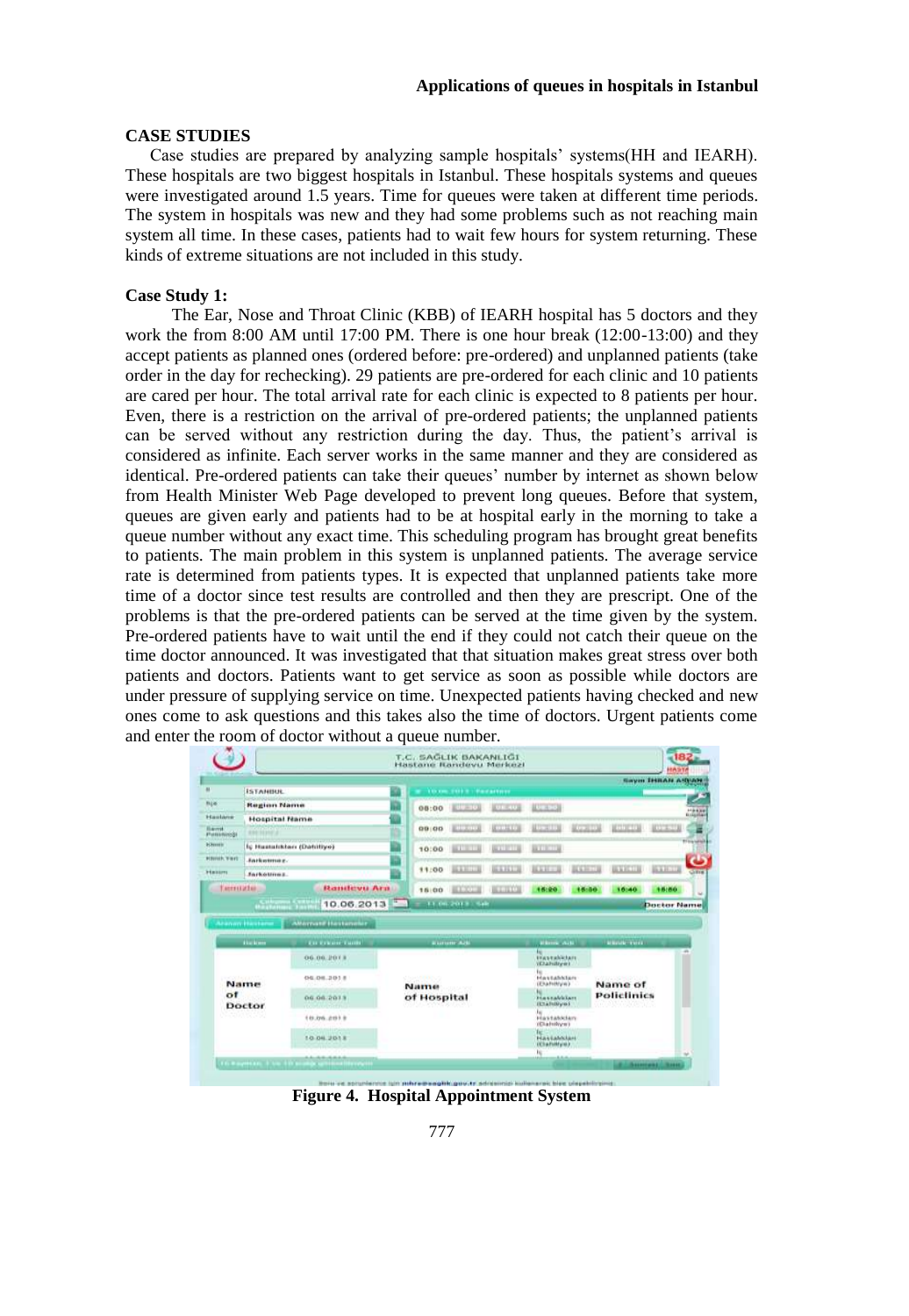Based on queuing theory, performance measures are calculated by using Excel Macros. Model 4- M/M/s Queue: Multiple servers, Infinite population, Poisson arrival, FCFS, Exponential service time, unlimited waiting room. The parameters of systems are shown in table below for IEARH hospital.

| <b>Unit of time</b>                                 | Hour                     |
|-----------------------------------------------------|--------------------------|
| Arrival rate $(\lambda)(5*8=40)$                    | 40 customers per hour    |
| Service rate (mean)                                 | 10 customers per hour    |
| Number of identical servers (s)                     | 5 servers                |
| <b>Results</b>                                      |                          |
| Mean time between arrivals                          | $0.025$ hour             |
| Mean time per service                               | $0.1$ hour               |
| <b>Traffic intensity</b>                            | 0.8                      |
| <b>Performance measures</b>                         |                          |
| Average utilization rate of server                  | 80.0%                    |
| Average number of customers waiting in line $(L_q)$ | 2.216 customers          |
| Average number of customers in system (L)           | 6.216 customers          |
| Average time waiting in line $(W_q)$                | $0.055$ hour             |
| Average time in system (W)                          | $0.155$ hour             |
| Probability of no customers in system $(P_0)$       | 0.012                    |
| Probability that all servers are busy               | 55.4%                    |
| Probability that at least one server is idle        | 44.6%                    |
| Distribution customers in system                    |                          |
| n (customers)                                       | $P(n \text{ in system})$ |
|                                                     | 0.051948                 |
| Distribution of time in queue                       |                          |
| t (time in queue)                                   | P(wait > t)              |
| 0.33333                                             | 0.019767                 |

## **Table 1. Model 4- M/M/s Queue**

 $P_0$ = 0.01 is the probability of being empty in the system. With 55.4% probability, all servers are busy and 44.6 % is the probability that at least one server is idle. Average utilization rate of server is 80.0%, which is well but can be improved. Waiting probability  $(P(wait > t))$  of 0.33 hour is 0.019767. 3.32 minutes are the average time of waiting in queue. 9.32 minutes are the average waiting time in system. These measures can be generalized to the whole day and the utilization can be improved. The existing system does not work well due to unplanned patients as mentioned above. Some patients urgent and unplanned want to enter the queue earlier and this creates problem to catch the schedule done by system. Overloading the doctors creates stress and not treating patients well. A fixed time can be given these unplanned patients to prevent extra congestions such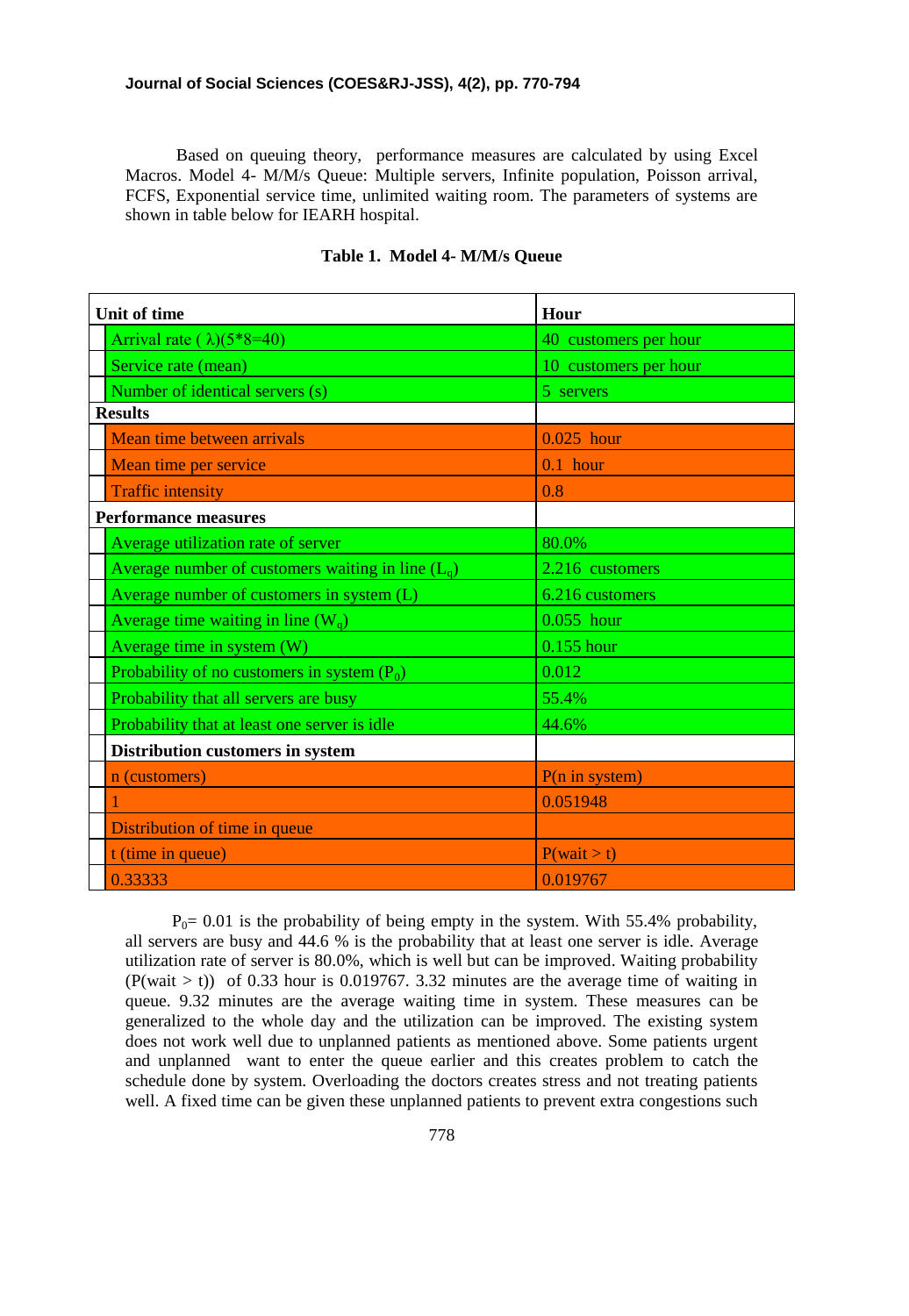as from 9:00-10:00 and 14:00-15:00. Moreover, some doctors can care urgent and unplanned patients to allow the schedule work on time. Patients are also busy people and they mainly work. Too much waiting and not catching the queue is the loss of time and money. One patient had to travel 1-2 hours to come the hospital in Istanbul with her car and she missed her schedule and she had to wait until all planned patients cared.

 The same model can be simulated by java based simulatron. The number of patients in queue in time can be seen and the probabilities of each sate can be determined. Based on probabilities and waiting times, different scenarios can be run by changing service time, servers or arrivals. Arrivals are random and cannot be changed by management.P3 and P4 are the highest probabilities as shown in figure below. Ls with 3.9 and Ws with 0.09 are shown in that simulation. P(n in system) decreases as n increases.





 To improve the system above, some scenarios are carried out. The service time is increased to 25 patients per hour in the second model, which means more patients can be cured over time. Thus, the crucial queues parameters decrease with high  $P(n \text{ in system})$ order probabilities of patients( $P_0-P_4$ ). In this model, the quality dimension of service should be considered. In third model, mean and servers are not changed but, the  $\lambda$  is 30 in that time. That means less patients will arrive to the system and the queues will be decreased in that model as well. There is a beneficial improvement in performance parameters of queue. If we want to see the how the queue size can be increased, the  $\lambda$ should be increased. In that model, the  $\lambda$  is 75 and servers parameters are the same. However, it is decided to increase service time from 10 to 16 in that model as expected in real life. Lq is  $12.7246$  and the p(n) are high for  $n>4$ .



**Figure 5. Increased queues with high λ**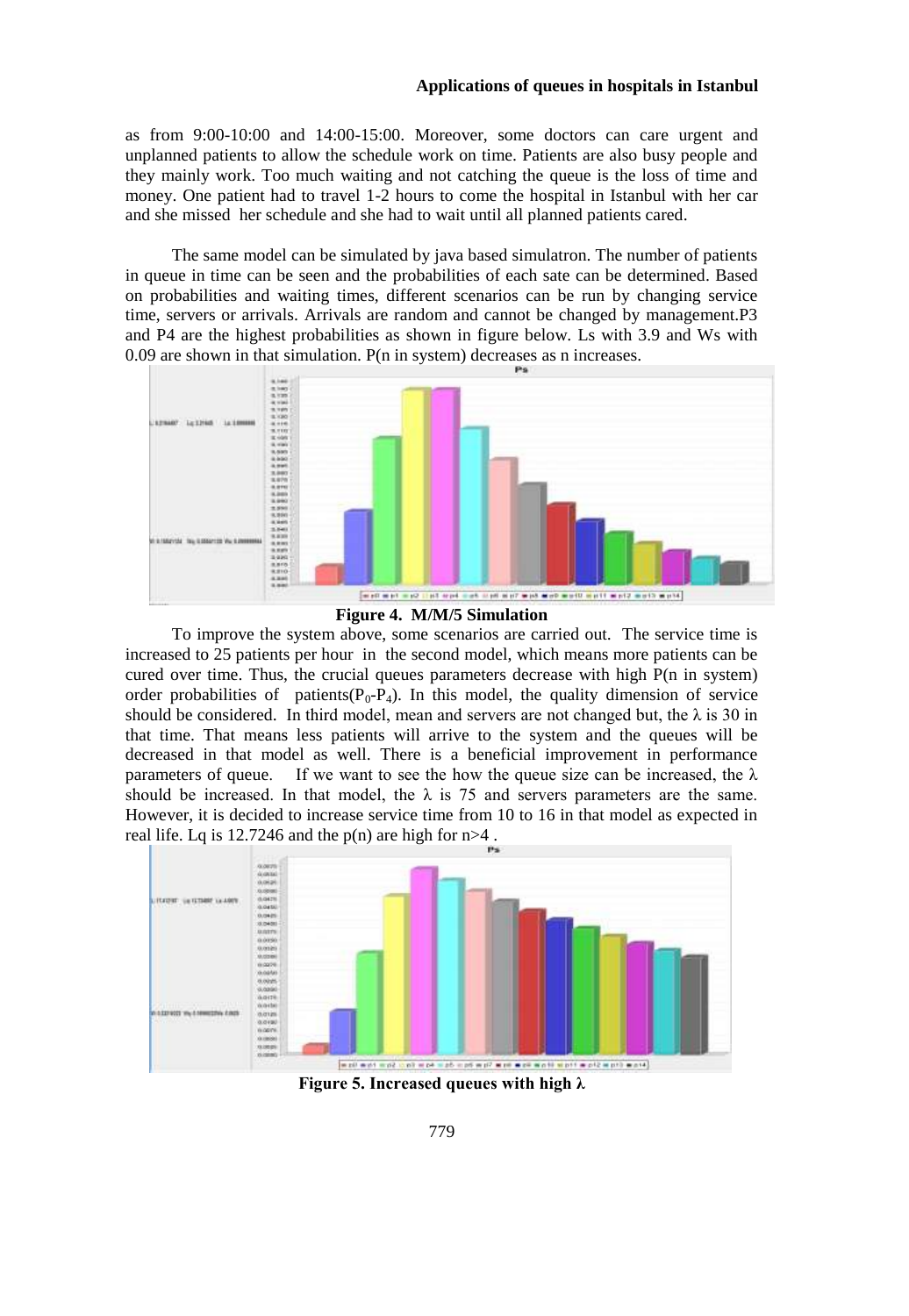## *Case Study 2: M/M/1 Queue*

This queue type is one of the most used one in healthcare to simulate the queues for a single doctor or staff. There are many independent single desk operators and doctors in hospitals.

Arrivals - Poisson process with rate λ

Service times - exponentially distributed with rate  $\mu$ 

|  |  | Table 2. M/M/1 Queue |  |
|--|--|----------------------|--|
|--|--|----------------------|--|

| <b>Parameters</b>                                |                 |
|--------------------------------------------------|-----------------|
| Units of time                                    |                 |
|                                                  | Day             |
| Arrival rate $(\lambda)$                         | 250 customers   |
|                                                  |                 |
| Service rate $(\mu)$                             | 300 customers   |
|                                                  |                 |
| <b>Results</b>                                   |                 |
| Mean time between arrivals                       | $0.004$ day     |
|                                                  |                 |
| Mean time per service                            | 0.00333 day     |
| <b>Traffic intensity</b>                         | 0.83333         |
|                                                  |                 |
| <b>Performance Measures</b>                      |                 |
| Utilization rate of server                       | 83.3%           |
|                                                  |                 |
| Average number of customers waiting in line (Lq) | 4.166 customers |
| Average number of customers in system (L)        | 5 customers     |
|                                                  |                 |
| Average time waiting in line (Wq)                | 0.01666 Day     |
|                                                  |                 |
| Average time in system (W)                       | $0.02$ Day      |
| Probability of no customers in system (P0)       | 16.7%           |
|                                                  |                 |
| Distribution of number of customers in system    |                 |
| n (customers)                                    | P(n in system)  |
|                                                  |                 |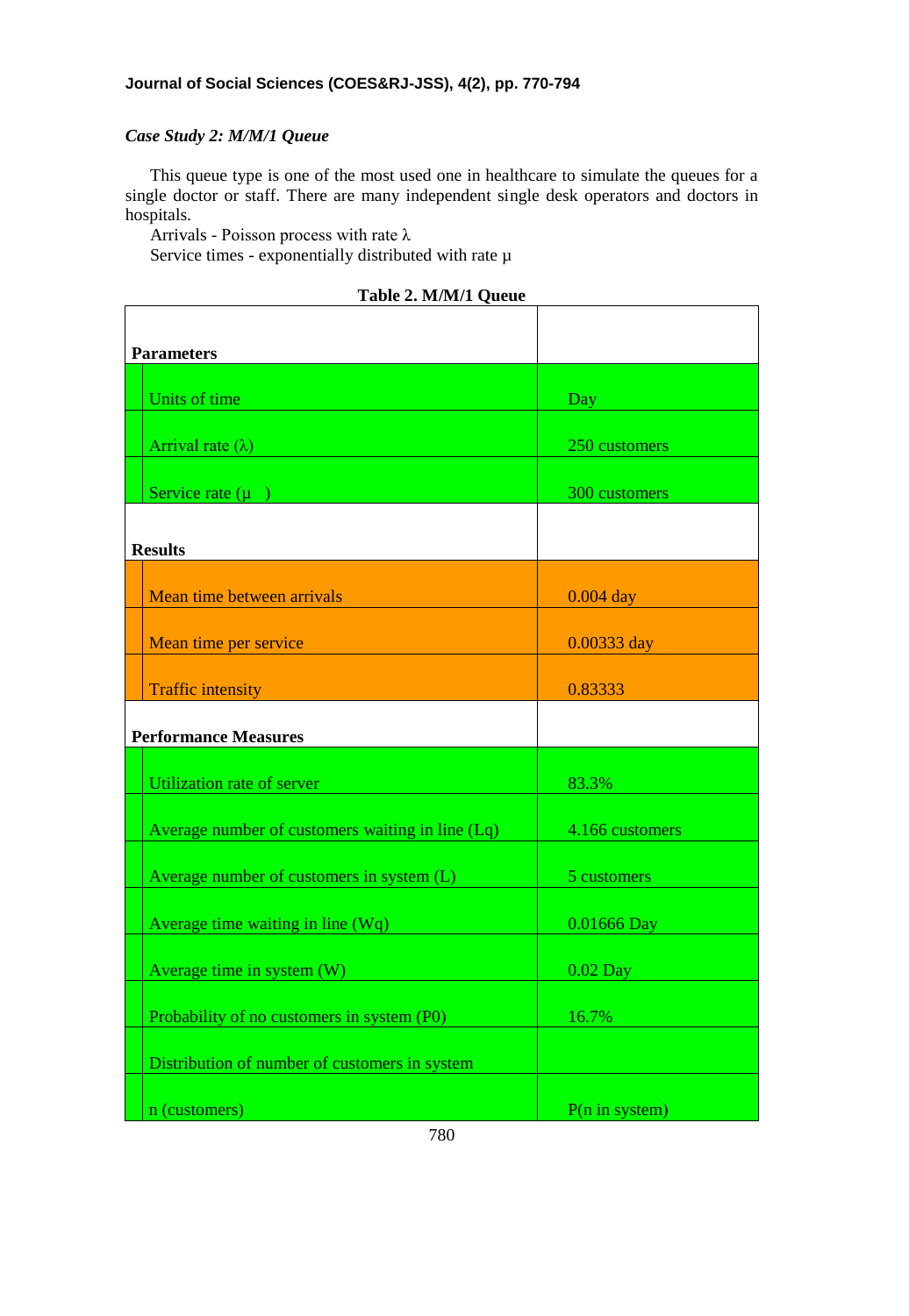| 20                            | 0.004347    |
|-------------------------------|-------------|
| Distribution of time in queue |             |
| t (time in queue)             | P(wait > t) |
| $0.2\,$                       | 0.000038    |

 With 16.7%, the system is empty. The average number of costumers is 5 that means there should be 5 or more chairs for patients to sit in that situation. More than 4 patients wait in the queue to take the service. Decreasing these both parameters is beneficial for hospital management to have fewer patients in the hospital and smooth the movements of patients in aisles. Especially, it was seen that many old patients had to stand up in HH and IEAH hospitals due to not having enough chairs. 83.3% of server utilization is high and some more patients can be treated by that server. Server utilization main performance parameter can be increased in that model by increasing  $\lambda$ . Decreasing  $\lambda$ results in less waiting and patients in the system.

The same model is simulated by Matlab by simulating 1000 patients to analyze arrivals and service times. The simulation results are shown below.

Average service time = 0.0032;Average wait time = 0.0157;Average total time = 0.0189



### **Figure 6. Service time**

The service times of 1000 patients are shown above. If more patients are treated per period time, there will be fewer queues. There are some peak times of wait as shown below. During these peak times, some extra servers may be needed.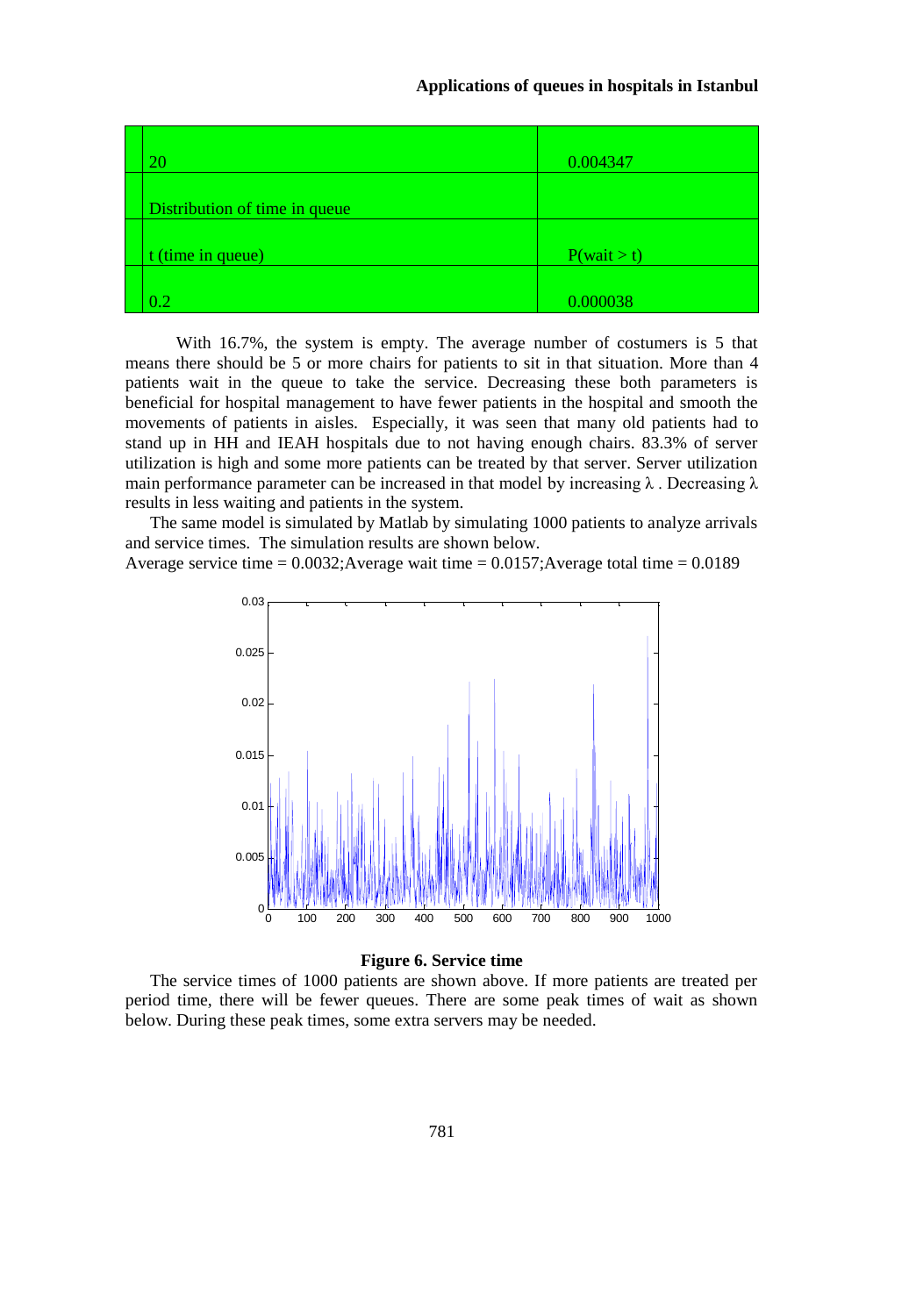

**Figure 7. Waiting Time**



 Data were collected from Radiology department for one day. It was found that patients wait 67.3 minutes in queue. However, patients do not stay in the queue and they go to other tests or doctors in the hospital during this time. Thus, this waiting time does not reflect real waiting in the queue at radiology. The service time is 2.25 minutes. This time reflects the real service time of films with 1.53 standard deviation. Hands films have the highest service time and later, legs take the most time of service. Lungs take the least time of service at the department as shown below.



**Figure 8. Service Time(In Min.)**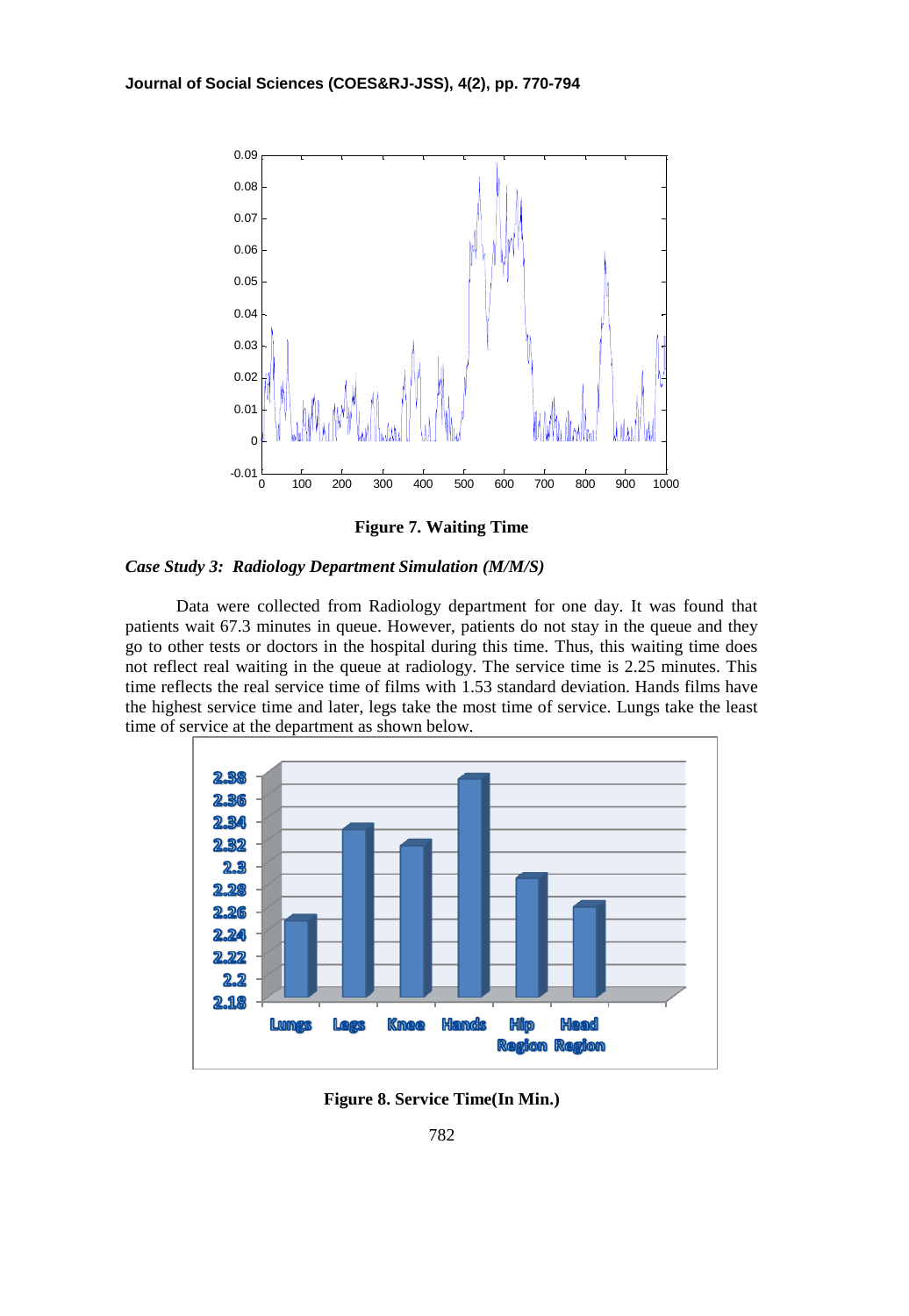### **M/M/1 Simulation at Policlinic of Radiology Room**

 There is one radiology machine and 9 hours simulation carried out for a day. The parameters taken from daily collected data are shown below and discrete simulation is used to simulate that case. The arrivals change during the day. There are more arrivals early in the morning and afternoon while there are few arrivals in some hours. Especially, it is noticed that there are few patients after 15:00 PM. More patients are sent during policlinic time by doctors.

Lamda:0.5 per minute(0.5/60 per sec), Mu=0.4 per minute(0.4/60 per sec), Simulating 9 hours(9\*60\*60 sec).

There are 278 arrivals with none drops and 99.3% server utilization. Average 39.280 patients wait in the queue.  $4781.442$  seconds are spent in the queue. With K= 30, average 21.521 patients wait in the system with 42 drops from the queue. The server utilization is 99.4%.3102.059 seconds are spent in queue. With  $s=2$ , K=50, the servers are parallel and have different queues in that model. The first server has 54.3% utilization and 0.402 patients in the queue while server 2 has 58.5% utilization and 0.625 patients in queue. 117.812 seconds are spent the first queue and 139.681 seconds are spent in the second queue.

### *Case Study 4: M/G/1 Queue*

Costumer arrives in a poisson process with parameter  $\lambda$  and there is a server. Service times( $S_n$ ) are identically independently distributed.  $O(t)$  is the number of costumers in the system at time t.  $X_n$  is the number of costumers arriving during  $S_n$ . Finding performance measures are showed here in details. M/G/1 queuing system with multiclass customer arrivals and fixed feedback is carried out. The means queue size of each class and sojourn time of a customer in each class are determined in this work. Costumers take more than one time services in this model. After a customer gets a service  $k^{th}$  ( $k < k_i$ ), he joins the tail of queue to take another service. A costumer leaves the system after  $k_i$ <sup>th</sup> service. The newly arriving customer or the feedback customer is not considered differently, they are served according to FCFS policy. A function is developed for service times of costumers (Qi-zhi , 2008). The model with Single server, Infinite Population, Poisson Arrival, FCFS, General Service Time, and Unlimited Queue Length is defined per minute . The probability that there is no costumer is 16% and utilization rate is 84 % as other model. The only change is the service time stochastic with 0.3 minute standard deviation. This model can be more preferable for healthcare management. Average number of patients waiting in line is less than other two models. However, other findings are close to each other.

 The arrivals and service time are exponentially distributed and it is decided to simulate the queue with 10.000 patients. Inter-arrival times mean is 250 and Service times mean is 300 with 1 server. 95% Confidence Interval for parameters of queue is expected to be found. The Excel Macro Solver is used to simulate that case as shown below. Negative probabilities are not possible.

## **Table 3. Confidence Interval for estimates for M/G/1 queue**

| <b>Parameters</b> | 95% Confidence Interval |                    |
|-------------------|-------------------------|--------------------|
| <b>Estimate</b>   | Lower Bound             | <b>Upper Bound</b> |
| 3.0668096         | 0.393016752             | 5.740602448        |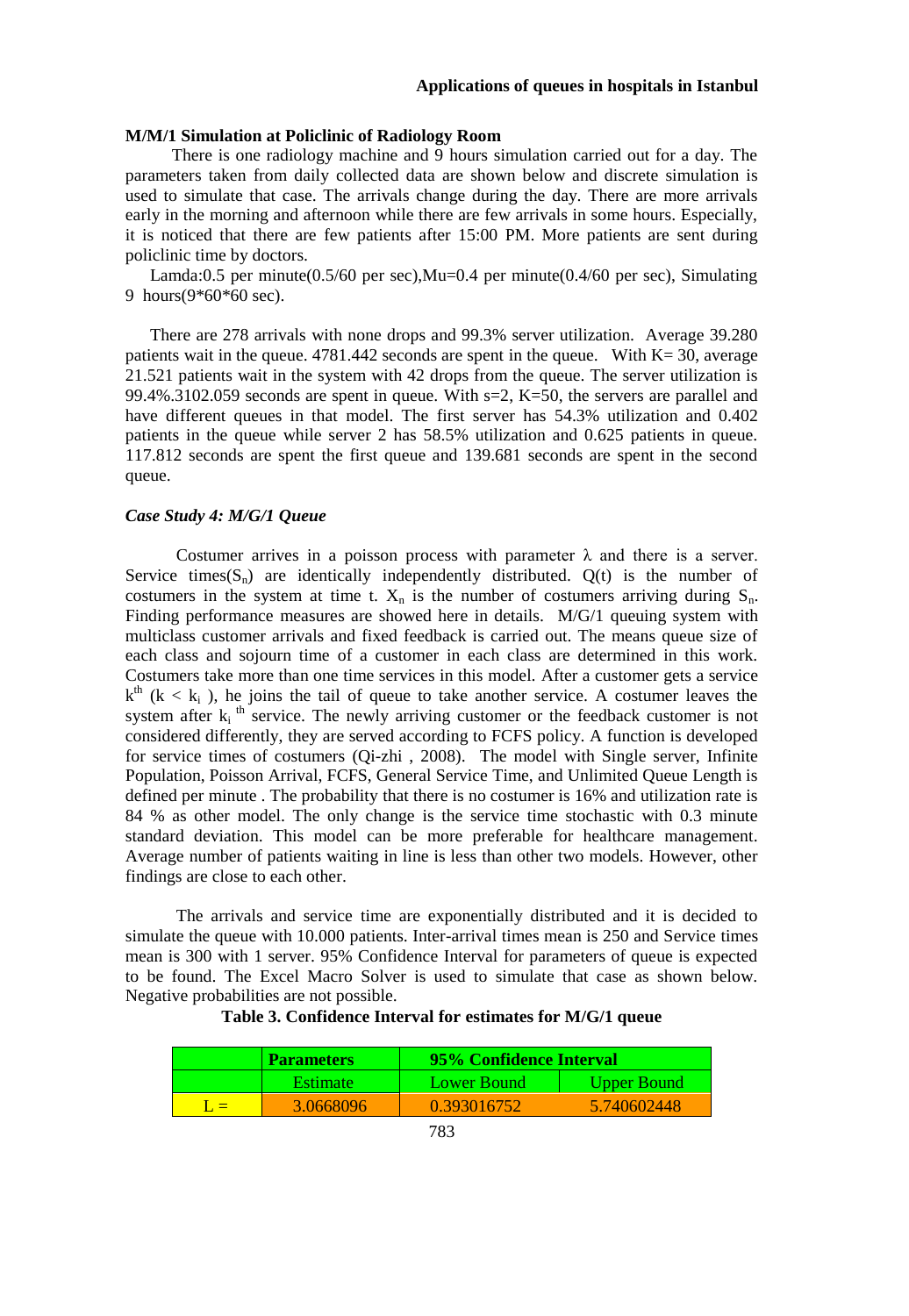| $L_q =$ | 2.33705432 | 0.010860142    | 4.663248503 |
|---------|------------|----------------|-------------|
| $W =$   | 876.467818 | 579.3500514    | 1173.585585 |
| $W_q =$ | 667.910034 | 362.4525117    | 973.3675559 |
| $P_0 =$ | 0.27024472 | $-0.085354565$ | 0.62584401  |
| $P_1 =$ | 0.23186301 | 0.062385397    | 0.401340622 |
| $P_2 =$ | 0.0685182  | 0.0003184      | 0.136718009 |
| $P_3 =$ | 0.02986302 | 0.000138772    | 0.059587264 |
| $P_4 =$ | 0.06862514 | 0.000318897    | 0.136931382 |
| $P_5 =$ | 0.03573259 | 0.000166047    | 0.071299124 |
| $P_6 =$ | 0.06725904 | 0.000312548    | 0.134205524 |
| $P_7 =$ | 0.09001687 | 0.000418303    | 0.17961543  |

 M/C/1 Queue has constant service time and arrivals are passion distribution. This case may not be seen in healthcare commonly. There is not any section to assume that the service time is constant but some machines at labs. Constant service time is mainly possible with machines of blood testing. But, it is possible to compare the performance measures with other models., Constant service time decreases the variability in the model. The results are close to other models with small differences.

## *Case Study 4: M/M/S/K(S)/FCFS- M/M/1/K(S) Queues*

 Servers are randomly selected and there is a limited space for patients. The main property of this model is finite queue capacity. When a patient cannot find a place in the queue, he has to leave the system and this is a loss of a patient in the system. The model M/M/s/K with multiple servers, infinite population, poisson arrival, FCFS, exponential service time, limited buffer is solved below. Buffer size is equal to number of servers plus waiting room size. The model of the hospital is solved with M/M/s/K formulas. Queue is closed with K-system size different from other models. Some patients will be lost and lambda effective will be a parameter of performance to see how well the hospital works.

| $10010 + 11111011$                |            |  |  |  |
|-----------------------------------|------------|--|--|--|
| <b>Parameters</b>                 |            |  |  |  |
| Unit of time                      | Day        |  |  |  |
| Arrival rate (lambda)             | <b>250</b> |  |  |  |
| Service rate (mu)                 | 60         |  |  |  |
| Number of identical servers (s)   | 5          |  |  |  |
| Buffer (waiting room) size        | 150        |  |  |  |
| <b>Results</b>                    |            |  |  |  |
| <b>Direct outputs from inputs</b> |            |  |  |  |
| Mean time between arrivals        | 0.004      |  |  |  |
| Mean time per service             | 0.016666   |  |  |  |
| <b>Traffic intensity</b>          | 0.833333   |  |  |  |
| <b>Performance Measures</b>       |            |  |  |  |

**Table 4. M/M/s/K queue**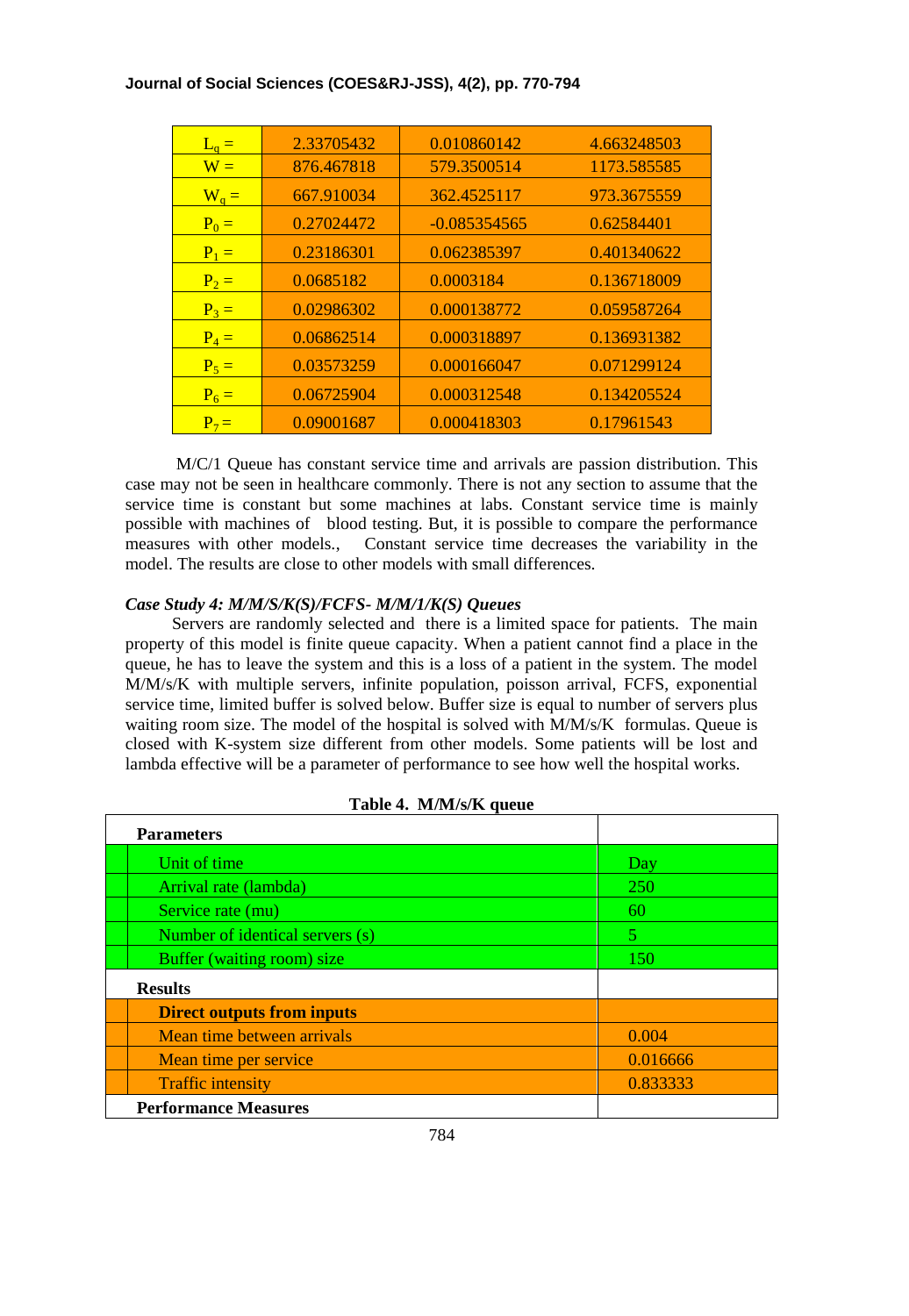| Average utilization rate of servers                   | 83.3%    |
|-------------------------------------------------------|----------|
| Average number of customers waiting in line $(L_{q})$ | 3.1007   |
| Average number of customers in system (L)             | 7.2674   |
| Average time waiting in line $(W_q)$                  | 0.0124   |
| Average time in system (W)                            | 0.0291   |
| Probability of no customers in system $(P_0)$         | 0.0099   |
| Probability of rejecting a customer (balking rate)    | $0.00\%$ |
| Effective arrival rate                                | 250      |

As noticed above, when the buffer size is high, the rejecting or balking rate is low. Effective entering rate is 250 and average waiting is low. As the buffer size decreases, the balking rate increases whereas effective arrival rate decreases. M/M/s/s is a loss model where the system size is finite. M/M/5/5 results show that rejecting rate increases, but the waiting decreases. Each model defined with M/M/s/K queues has some advantages over each other and the model can be determined based on objectives of hospital. Waiting times can be increased with increased servers while the costs of treatments will increase. There is no best model and each model serves to some purposes. There are some other models with different distributions. However, models presented above are the most widely ones used to optimize queues.

## **Case Study 5: M/M/1- M/M/1(c)/k Tandem Queues**

Patients come to the hospital with  $\lambda$  to a special department. First, they go to registration section to get barcodes (5-6 barcodes are given each time) at HH and IEAH hospitals that will be used during the treatments to attach documents. Later, they go to doctors' room or tests sections to get treatment. The patients have to wait in the first queue and after treatment, they have to wait at second queue. This case can be presented as M/M/1/k with limited k people in the queue. Patients will get service  $\mu_i$  rate. There are one server and one doctor at each station and there can be many identical stations at the same hospital. This situation can be modeled in three ways: In the first case, service stations are blocked when the next station is full, and in the second case, even the next station is full, patients are not blocked but have limited queue capacity. In the last case, each station can have infinite capacity and all patients can enter the queue. Expected waiting times,  $\lambda_e$   $\lambda_b$ , expected number of people and percentage of working can be found in these models.



**Figure 9. Open Network example(Yan& Malathi , 2004)**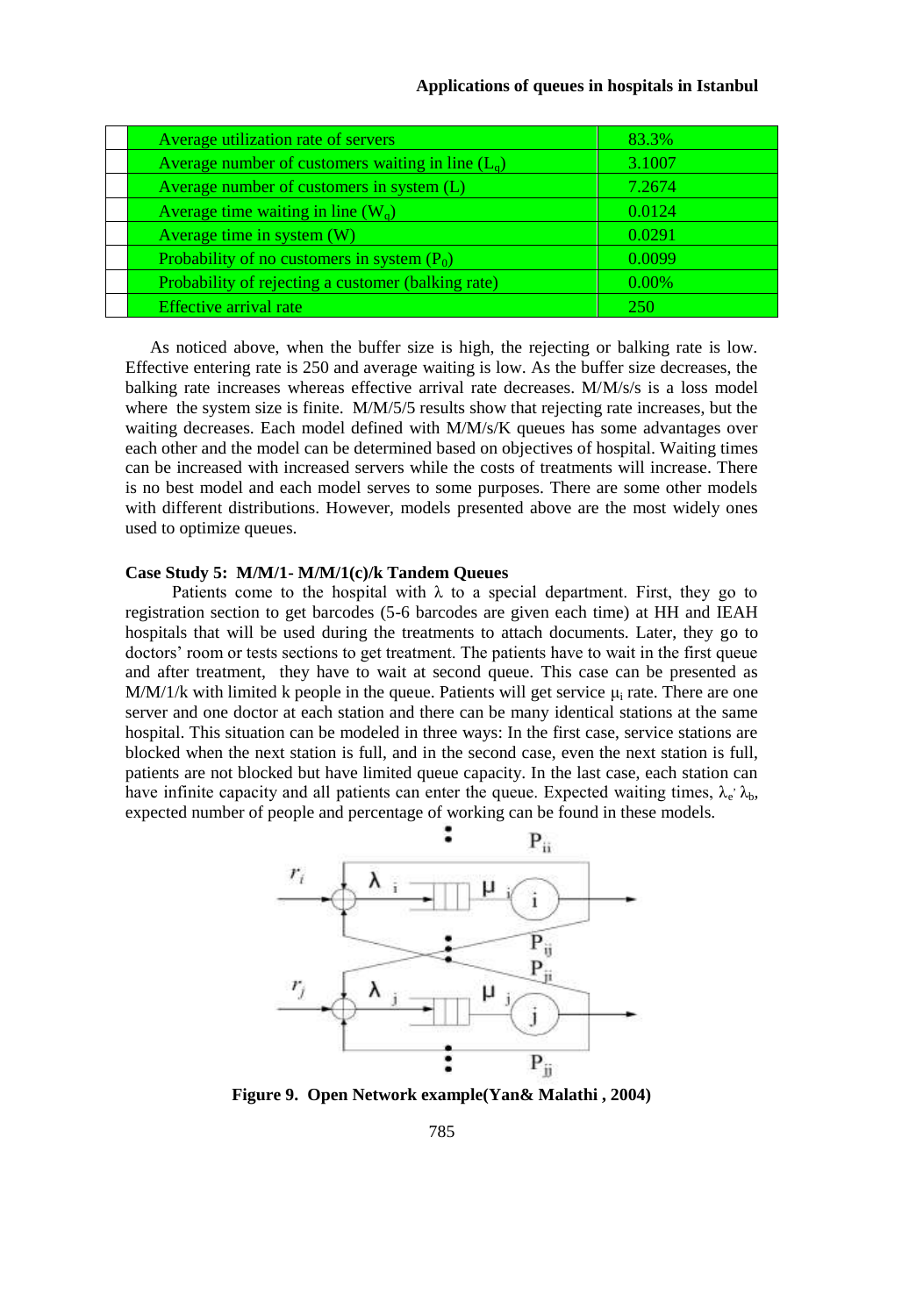M/M/1/k Queuing Model with blocking

 Blocking occur due to limited capacity of serial queues in the network. Blockingbefore-service, blocking-after-service, and repetitive-service with random or fixed destination are types of blocking in the literature. Bottlenecks in the system can cause more queues. GI/G/m queues are used to model arrival and service rates with their variability. Based on approximations, the expected waiting times and losses are calculated for the model. The throughput in steady State is driven from model developed. Different scenarios of service time, servers and arrivals are simulated to measure performances and find best model. (Shi, 1995) Extending k queues of M/M/1 system with  $\mu_i$ ;  $\rho_i = \lambda / \mu_i < 1$ ,  $i = 1, 2, \ldots, k$ . A simple case of 1 arrival per time (5 minutes) and 2 patients can be given barcodes by the counter and the doctor can cure 3 patients per time. This case is modeled by finite queue, K=2 and the queue will be blocked if there are already two patients in the queue. Moreover, this model can be used in some daily operations

 $\rho_i = \lambda/\mu_i$ ;  $\lambda=1$ ,  $\mu_1=2$ ,  $\mu_2=3$ ;  $\rho_1=0.5$ ;  $\rho_2=1/3$ 

M/M/1/2:

 $\lambda=1$ ,  $\mu_1=2$ 

In this model, M/M/1/2 is considered as independent queue and the probabilities are found. There are 3 states(0,1 and 2-number of patients in queue).

 $p(0)=(1-0.5)/(1-(0.5)^3)=(1/2)/(7/8)=4/7$  $p(1)=(4/7)*(1/2)=2/7$  $p(2)=(1/2)^{2}*(4/7)=1/7$ 

The doctor can give service in  $\mu_2$  meaning longer than first station. Probabilities, through-put rate are determined down.

 $\lambda=1$ ,  $\mu_2=3$  $p(0)=(1-1/3)/(1-(1/3)^3)=(2/3)/(26/27)=9/13$  $p(1)= 9/13*1/3=3/13$  $p(2)=1/13$ 

### *Case Study 6: Simulation of Queues in Series*

 The simulator developed by SIM.JS – Discrete Event Simulation in JavaScript is used to simulate networks queues in series over long period time such as 4,318,500 arrivals per time. The model below shows the movements of patients in series. This model is not so common in healthcare but to get health reports in Turkey. However, there are some cases that patients have to see doctors in series in case of general checking.



**Figure 10. Queues in series**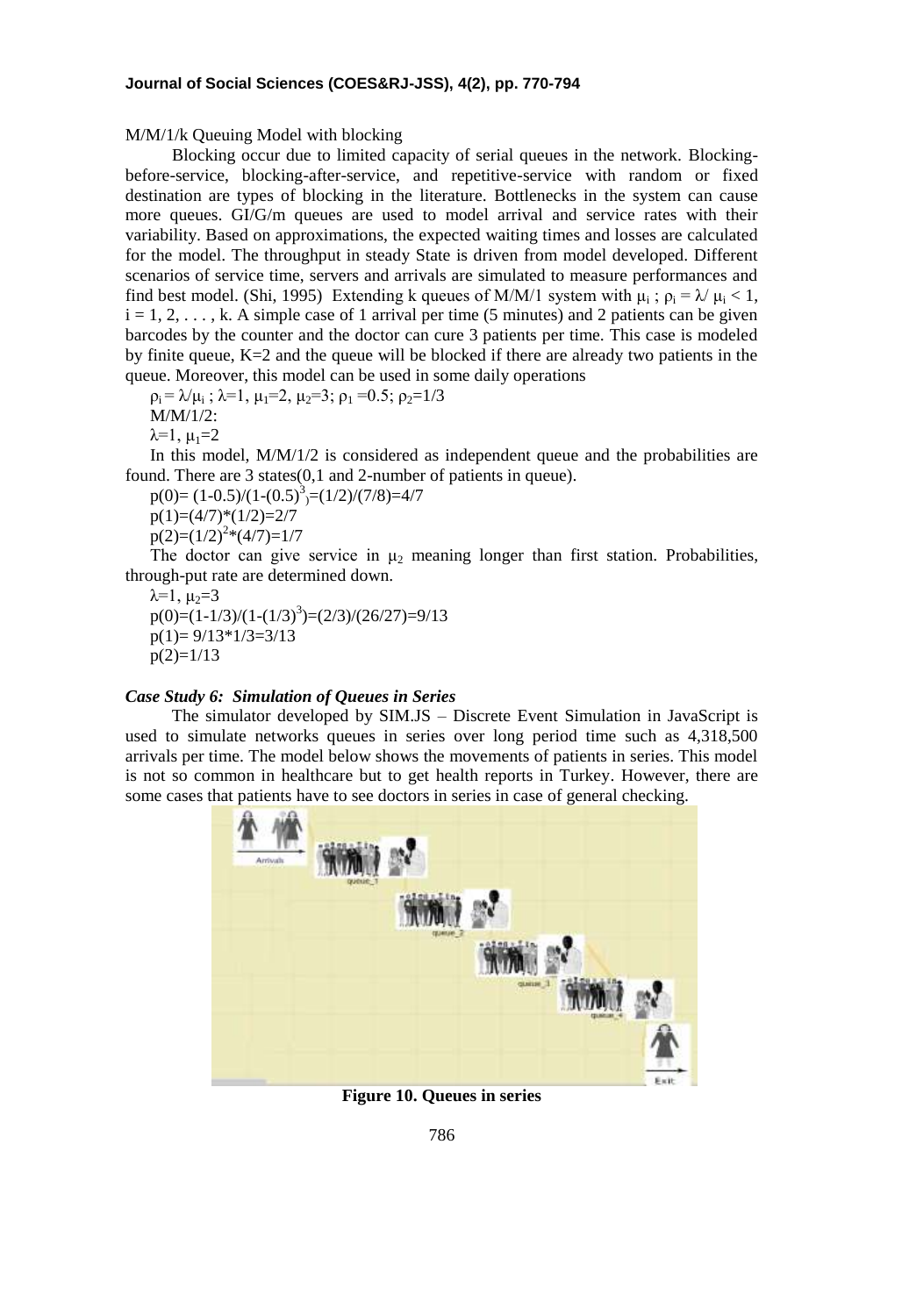The values are approximated for example hospital of IEAH. The importance of bottlenecks can be seen more clearly in this model. If there is a slow doctor, the whole doctors performance decreases due to not having patients. There can be some large queues in front of bottlenecks.

Arrivals 300 per unit time (day)

Mu1= 400 per unit time;Mu2=350 patients per unit time;Mu3:350 patients per unit time; Mu4 400 patients per unit time and infinite queue size for each queue in the system Results:

Stay duration mean is 0.060 with 0.032 standard deviation. There are 4, 318,475 departures from system. None has dropped the queues and they get services at the end. First and last servers have less utilization while other servers have more server utilization due to averages per unit time. Time spent in system and length of queue increase for second and third queues. Simulating with M/M/1/50 , there are not big differences in values however there are 271 patients drops at queue 2 and 231 patients drops at queues 3. Dropping the queues happen due to the limited capacity of queues (50 patients).In the first case, the queues are infinite. Decreased capacity of queues causes not entering the system. To decrease the queues, the number of identical servers can be increased.

In this open queue, there are two doctors from different branches and some patients visit each doctor. 50% of patients from doctor 1 needs to see the second doctor and the rest of patients leave the system. After seeing the second doctor, 30% of needs to see the first doctor again to show results. Two patients are served by each doctor per unit time and there are 2 arrivals per unit time.



**Figure 11. Two tandem open queues**

 There is a 29.7% service utilization of doctor whereas this is 59.2% for second doctor. The main reason for the second doctor is that there are not patients in queue 2 when it is empty. Hence, it has to be idle and wait for the patients. The second queue depends on the first doctor. If more patients can be sent per unit time, the utilization of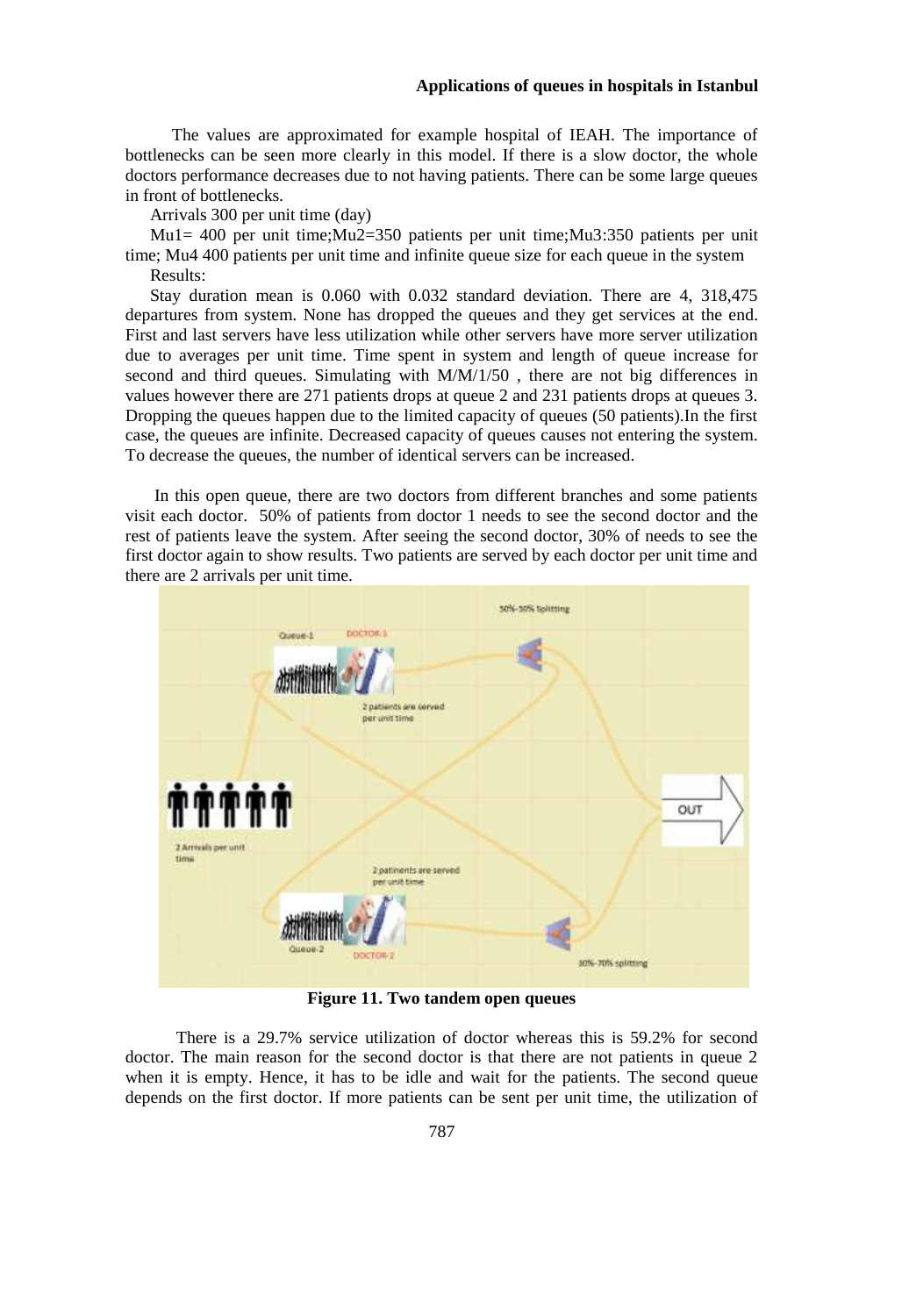second doctor will increase. 0.702 unit time is spent in queue 1 and this is 0.212 per unit time for second queue. There are no drops due to infinite of capacity of queues.

In this model, four doctors are modeled and patients can visit other doctors based on structure of IEAH hospital. Some patients from each doctor can leave the hospital after getting treatment. Each queue has a limited capacity to see the effect of drops and the model was simulated 480.000 unit times. Other information (arrivals, splitting, exits) about the model is shown below.



**Figure 12. Four servers open queues**

 Doctor 3 serves fewer patients than others and thus 12,855,194 patients have visited that doctor and there are 2,774,581 drops from that queue. This queue has 100.0% utilization and it is a sign that another doctor can be added to that section to decrease drops. There are 1,655 drops from first queue with 87.5% server utilization. The capacity and arrivals of queue can be increased to raise the utilization. This queue takes 10, 079,117 arrivals. Queue 2 gets 7,545,242 arrivals. The second server takes least arrivals with 65.5% utilization. In the same manner, number of arrivals for the fourth server is not enough to increase utilization. 0.135 time unit of patients is spent in queue 3 with 0.021 standard deviation. This queue has 47.159 length of queue and this is the highest among them. 5, 043,892 patients leave the system from exit 3.

### *Case Study 7: Priority Queues*

 A priority system in the healthcare of arrangements has been made by the Health Ministry to protect and prevent further problems of some patients in Turkey. According to September 12, 2010 "People Rating" No. 5982 adopted by presenting to the "Law on the Amendment of Certain Provisions of the Constitution of the Republic of Turkey" in the provisions of paragraphs added to Article 10 of the Constitution, priorities of outpatient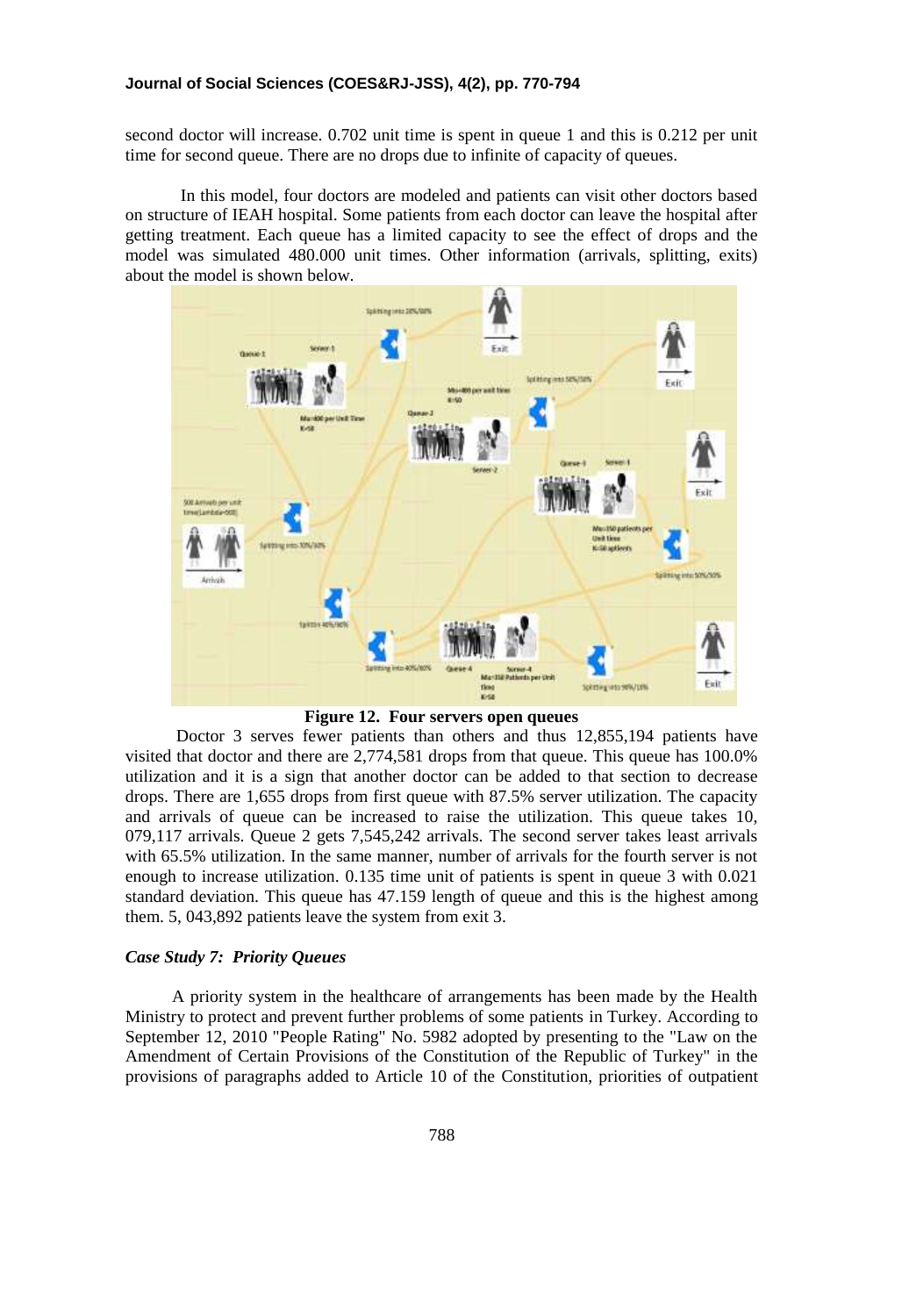examinations are re-determined without causing any inequality among men and women. Priority order is given below:

1) Emergency cases (with an acute onset illness, accident, and injury, immediate medical attention should be done in such situations that are decided by the physician)

2) Severely disabled people with disabilities in the report,

3) Pregnant women,

- 4) Over 65 years old people,
- 5) Children under seven years of age,

6) Task force together with the disabled and war veterans and widows and orphans of the martyrs. ( SB, 2013)

 In the observations and talking with some patients, they stated that the priority requirements are not applied well in hospital and other healthcare institutions. Old and Severely disabled people have been seen in queues with long waiting in HH and IEAH hospitals. Based law above, a priority model is tried to be developed for hospitals by using Markov chains and Queuing Theory. In the sample hospital selected, there is not any polyclinic priority system. They have tried to give priority to some patients, resulted in more problems and misunderstandings. They way to overcome it is to define a model defined below and order is classified according to that order. Then patients should follow just its priority queue instead of following all queues. Numerators can sort the priority of queues and a priority section can be seen on it.

 Single-server, markov preemptive model with up to five priority classes and one service rate and preemption with lower number having higher priority are simulated according Turkey priority system as shown in Appendix section. The overall service rate is 0.01 as shown below. The utilization rate is 74.00% for that system. Mean number of customers in the queue is 2,106,153,846 patients to determine waiting room place. With 26%, the system will be empty. This rate can be increased to decrease idle time of doctor. Arrivals rate can be increased to raise utilization of doctor. Different types of priority classes and services are applied in that study to show priority that queues can improve services in hospitals. Over observations, there was a cancer patient waited in the line to see the doctor in policlinic. The same case was investigated for other priority patients in queues at sample hospitals. The mathematics and logic behind priority queues are explained in details in that study. The right of some patients should be protected by management of hospitals and it should be affected to the performance of hospital to increase the treatment quality of these patients.

### *DISCUSSION*

 The sample hospitals' queues system was analyzed from Hastane Randevu System of Health Ministry started in 2011. Doctor, hospital branches and times can be seen from this online system. Patient can select suitable time to go doctor from that system. Appointments of patients can be seen from system and they can cancel over time if they have other plans. Doctors' names and free times can be seen online in that system. Moreover, alternative hospitals, region of hospitals and other days are shown on the system to see alternatives. Furthermore, an appointment can be give by phone also as shown below in figure. Moreover, complaints can be sent by mail and surveys, news, announcements, rules about appointments and other information can be seen in web wage. Patients do not go doctor at the day they get appointment, which is one of the weaknesses of that system. This results in not taking other patients. Some hospitals give new queue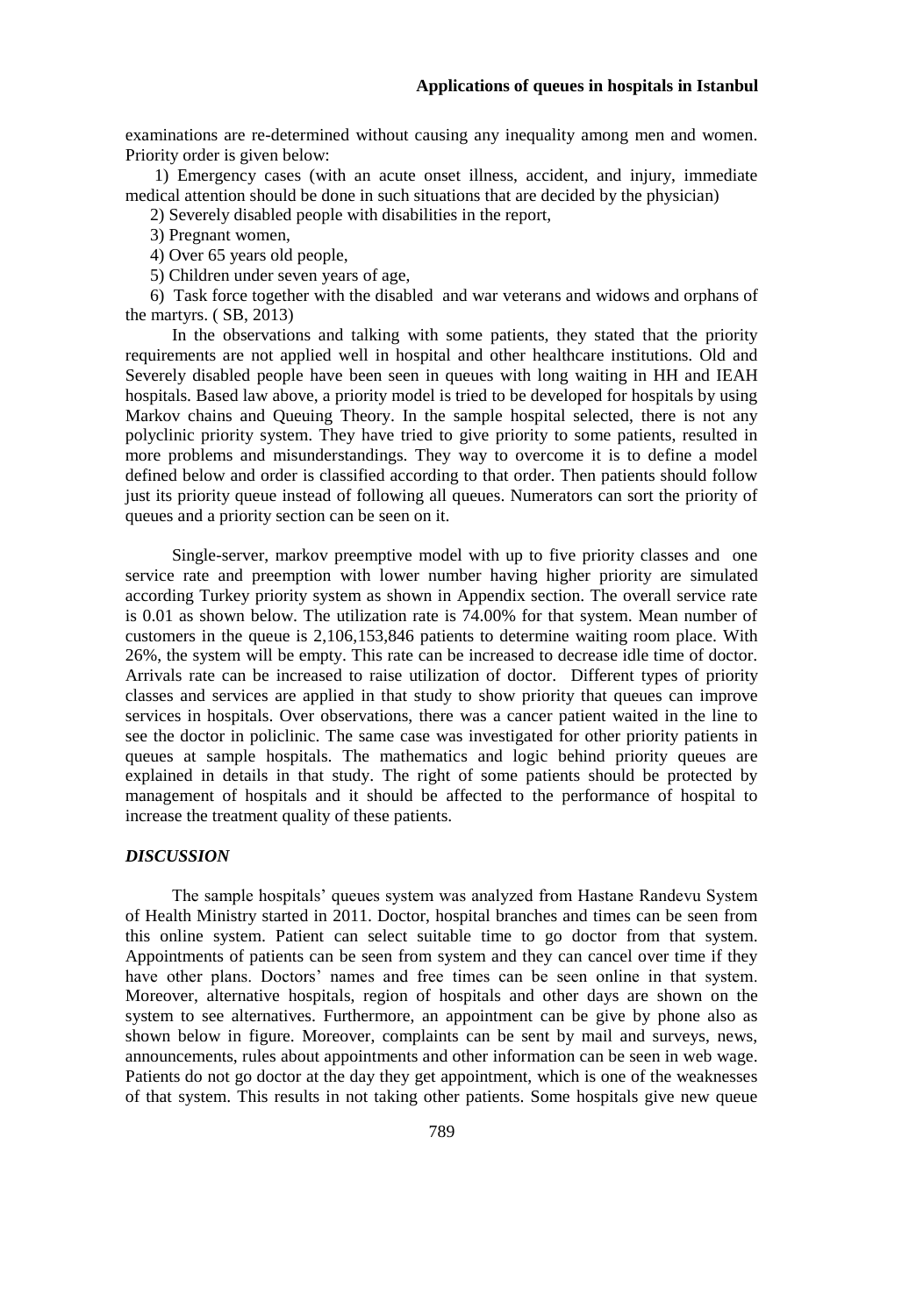numbers to patients without online appointment. This also creates stress and some problems in waiting line. Patient without online appointment can go doctor earlier than patient with online fixed time appointment. Other patients can be angry due to not having checking on the time given by system. Unplanned arrivals and rechecking are the main trouble makers in this system. With effective planning, the trouble can be decreased. Some patients are taken to be rechecked in some time duration. Moreover, some fixed doctors can be assigned to for unplanned patients. Stochastic nature of queues explained in that chapter can be effective to optimize the system.

 Ten minutes checking time is given a doctor for scheduled patients and two hours afternoon is given to rechecking previous patients. The system is actually effective on paper. The main problem is that the number of rechecking patients and unplanned patients. During the observation at hospital, unplanned patients created great stress over scheduled patients and the rechecked patients came not just afternoon from the same day. They came also in the morning and other times or day during the service. There were no sign in front of doctor room and desk operator to sort patients as rechecked, unplanned and unscheduled patients. At HH hospital, 16 minutes per patient is given to psychiatry patients. It was observed that patients were treated in 5-10 minutes. Psychiatry tests are carried out by psychologist at the same department. Patients were collected at the same room and all tests were carried at the same time to all patients. 16 minutes is given for checking at IEAH hospital. Between 10-11 hours, five patients are checked. Not used time here can be used for other types of patients. Moreover, 16 minutes is given for neurology department, Ear, Nose and throat and urology departments. Furthermore, 10 minutes checking time is given at HH hospital for cardiology. Both hospitals are at the same city, but the checking times at policlinics are different.

## *CONCLUSION*

 Queues are big problem in public hospitals. Patients have to wait long times under sometimes undesirable conditions. In front of policlinic, many patients wait in lines and there are stress and unnecessary waiting. This chapter shows mathematically how the queues can be decreased. It provides beneficial results to be used in hospitals to make performance measures based on less waiting and less patients on queues. The current number based performance management ignores the quality side. Some patients come from far regions of city and they cannot sometimes get treatment at HH Hospital in Istanbul. Thus they have to go back. The management of patients is not well designed at the hospital. Based on my try to get an endoscopy at HH Hospital, they gave me a 72 days later queue number. It was too long and then I took that film at a private hospital in two days. Normally, one can get that film in one day in private hospital. Based on some interviews, some hospitals outside of that region in Istanbul have shorter waiting time in public hospitals. The way to decrease these queues for limited films is to connect all hospitals scheduling system online and patients can select suitable hospital. Thus the waiting time can be decreased for endoscopy and similar films. There are misuses by giving the shorter queue to some patients. This system is to be changed and patients can get films at other hospitals in shorter time by some legal changes allowing to taking at other hospitals films. The average waiting time around Istanbul can be decreased in that manner by using not used capacity at other hospitals of endoscopy. The current online appointment system is a kind of new inventions for patients, but the unorganized rechecking and new patients without online appointment create great problems in queues.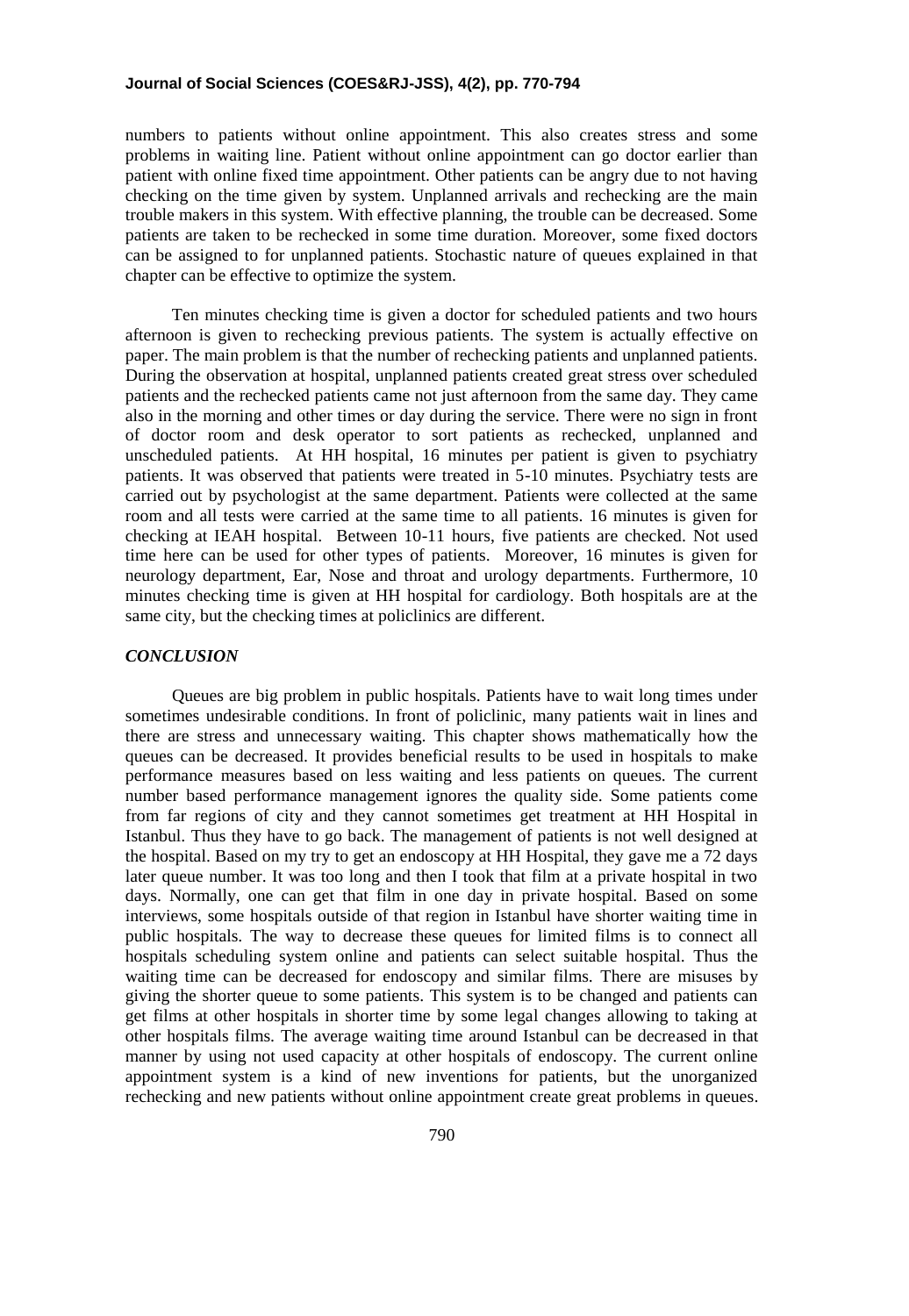They are to be separated to different lines. Many hospital staffs try to get prior treatment for their friends or relatives. This kinds of misuses are not to be allowed and these things are seen by other patients. It is clear that there should be some penalties to hospital management and staff for not providing enough services to patients.

There is no priority order in Hastane Randevu System. Thus, it is believed that priority system can be added to the system. A fixed time can be given these unplanned patients and re-checking patients to prevent extra congestions such as from 9:00-10:00 and 14:00- 15:00. Especially, it is noticed that there are few patients after 15:00 PM at hospitals. Normal physicians can check patients until 17:00. Furthermore, 10 minutes checking time is given at HH hospital for cardiology department different from 16 minutes checking at IEAH Hospital. Both hospitals are at the same city, but checking times at policlinics are different.

It is found that open queues are the most applicable types of queues in healthcare. In this study, open queues are analyzed in details. There are not any queues based performance system in hospitals but average waiting. Fewer queues can be a success parameter for hospitals. Not outages calculations are done at hospitals and there are not statistics about it. It was noticed that some staffs went outside at radiology department at HH Hospital to smoke.

A new system measuring the time of waiting from taking barcode from operator until doctor start service time, service time at doctor room and sending another doctor with waiting time and service time by considering the full capacity of the other doctor and scheduling another day. Then, the automatic performance measures of queues and efficiency of doctors can be measured. In this system, patients coming for rechecking are to take a queue number or can be served at definite times of day.

### *REFERENCES*

**Alfa A.S. (2010) "Queueing Theory for Telecommunications- Discrete Time Modelling of a Single Node System", Springer Science+Business Media, ISBN 978-1- 4419-7313-9, e-ISBN 978-1-4419-7314-6, DOI 10.1007/978-1-4419-7314-6)** 

**Armero C.& Conesa D.(2004) "Statistical performance of a multiclass bulk production queueing system", European Journal of Operational Research 158, pp.649–661.**

Al-Nowibet K. M/M/s Queueing Model, 2013. [.http://faculty.ksu.edu.sa/9766/OR372/Lec12\\_MM1k\\_Queueing%20System2.pdf,](http://faculty.ksu.edu.sa/9766/OR372/Lec12_MM1k_Queueing%20System2.pdf) Access Date:25.03.2013.

Bhat U.N.(2000). An Introduction to Queueing Theory Modeling and Analysis in Applications. Birkhauser, Boston, 2000. ISBN: 978-0-8176-4724-7.

Boucherie R.J. & Dijk N.M. (1997) "On the arrival theorem for product form queueing networks with blocking", Performance Evaluation, 29, pp.155- 176.

Creemers, S. and Lambrecht, Modeling a Healthcare System as a Queueing Network: The Case of a Belgian Hospital(Research Report 0710) Department of Decision Sciences & Information Management, Research Center for Operations Management, Katholieke Universiteit Leuven, 2007.

Chandrasekar B., Chandrasekhar P., Ramesh Kumar N., VSS Yadavalli(2011) "A Tandem Queue With Dependent Structure For Interarrival And Service Times: An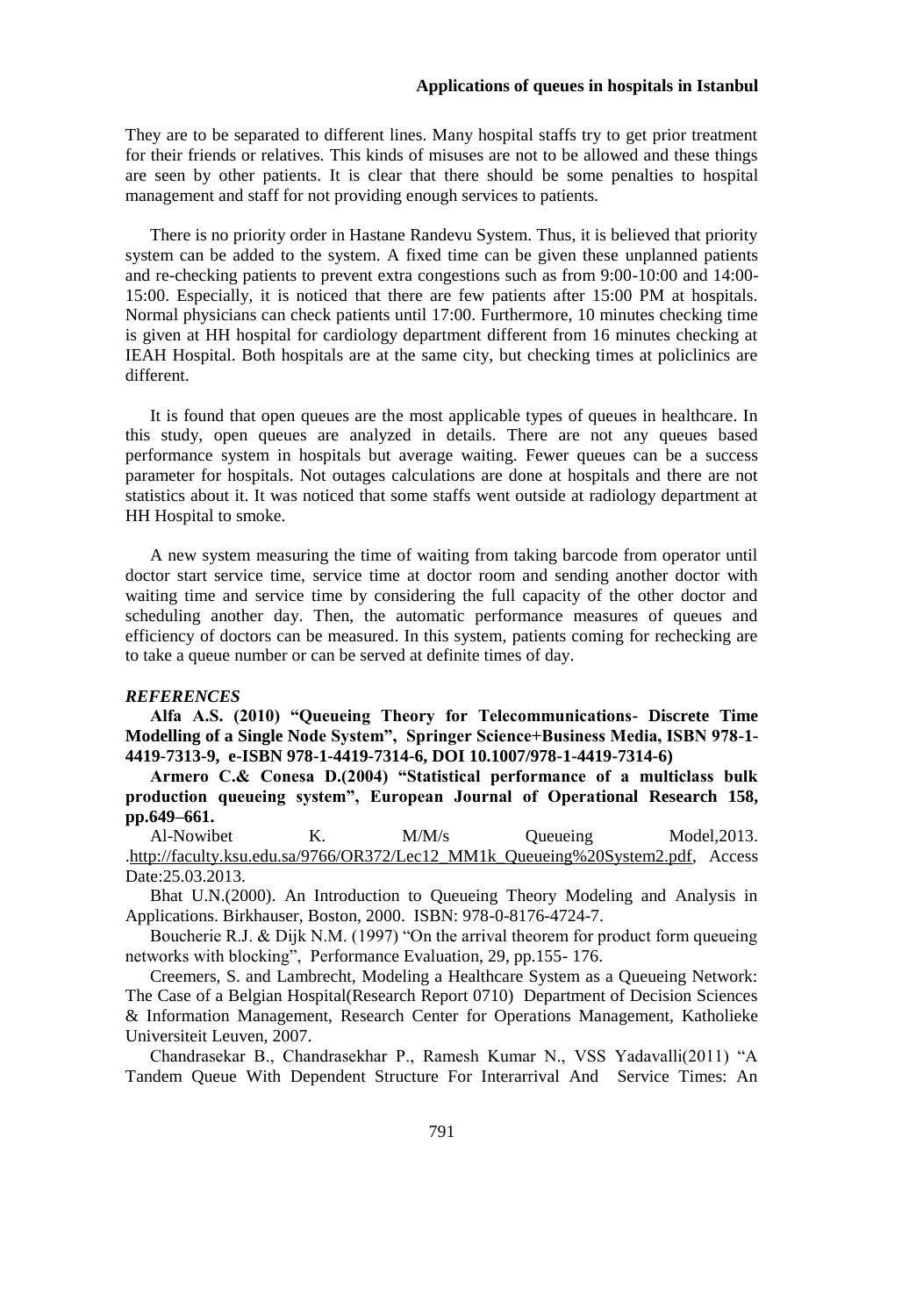Estimation Study" Proceedings of the 41st International Conference on Computers & Industrial Engineering, p.145-150.

Gijsen B.M.M., Mei R.D., Engelberts P., Berg J.L., Wingerden K.M.C. (2006) "Sojourn time Approximations in Queueing Networks with Feedback" , Performance Evaluation,63, pp.743–758.

Green L.V.& Savin S(2008) " Reducing Delays for Medical Appointments: A Queueing Approach", Operations Research, 56(6), pp. 1526–1538

Fiems D. & Bruneel H.(2013) "Discrete-time queueing systems with Markovian preemptive vacations", Mathematical and Computer Modeling, 57, pp.782–792.

Hillston J.Queuing Networks ( Lecture Notes ) School of Informatics The University of Edinburgh, Scotland, 2012.

Hopp, W. and Spearman, M. (2000) Factory Physics, Foundations of Manufacturing Management, New York: Irwin/McGraw-Hill.

Houdt B.V.(2012) "Analysis of the adaptive MMAP[K]/PH[K]/1 queue: A multi-type queue with adaptive arrivals and general impatience", European Journal of Operational Research, 220, pp.695–704.

Kim K.J. and Ayhan H.( 2010) "Tandem Queues with Subexponential Service Times and Finite Buffers" Queueing Systems: Theory and Applications, Volume 66 (2), pp. 195-209.

Koizumi N., (2002) A queueing Network Model with Blocking: Analysis of Congested Patients Flows in Mental Health Systems, *Dissertations available from ProQuest.* Paper AAI3073021.

[http://repository.upenn.edu/dissertations/AAI3073021.](http://repository.upenn.edu/dissertations/AAI3073021)

Krinik A. & Mohanty S.G.(2010) "On batch queueing systems: A combinatorial approach" Journal of Statistical Planning and Inference, 140, pp.2271–2284.

Modiano E., Lectures 5 & 6 Introduction to Queueing Theory, Massachusetts Institute of Technology, 2013.

http://ece.ut.ac.ir/Classpages/S87/ECE658/Notes/Note%207.pdf (Access date: 22.03.2013))

Mousavi A., Introduction to systems modelling & simulation( Course notes), School of Engineering and design, MSc Programme, Brunel University, UK, 2011.

Minkevi£ius S.( 2009) "On extreme values in open queueing Networks", Mathematical and Computer Modelling, 50, pp.1058-1066

MDE-Lab(2013).Queuing Models And Capacity Planning.

[http://labs.fme.aegean.gr/decision/images/stories/docs/HealthCare\\_Queuing&Capacity](http://labs.fme.aegean.gr/decision/images/stories/docs/HealthCare_Queuing&CapacityPlanning.pdf(Acess) [Planning.pdf\(Acess](http://labs.fme.aegean.gr/decision/images/stories/docs/HealthCare_Queuing&CapacityPlanning.pdf(Acess) Date:01.04.2013.)

Osorio C. & Bierlaire M.(2009) "An analytic finite capacity queuing network model capturing the propagation of congestion and blocking" European Journal of Operational Research, 196, pp.996–1007.

Lakshmi C. & Sivakumar A.I.(2013) "Application of queueing theory in health care: A literature review", Operations Research for Health Care, [http://dx.doi.org/10.1016/j.orhc.2013.03.002\)](http://dx.doi.org/10.1016/j.orhc.2013.03.002)

SB-Sağlık Bakanlığı.Poliklinik Hizmetlerinde Öncelik Sırası Hakkında Genelge. (2010/73). Ankara: Sağlık Bakanlığı, 2013. [http://www.saglikaktuel.com/haber/poliklinik-hizmetlerinde-oncelik-sirasi-hakkinda](http://www.saglikaktuel.com/haber/poliklinik-hizmetlerinde-oncelik-sirasi-hakkinda-genelge-201073-12701.htm(Access)[genelge-201073-12701.htm\(Access](http://www.saglikaktuel.com/haber/poliklinik-hizmetlerinde-oncelik-sirasi-hakkinda-genelge-201073-12701.htm(Access) Date:24.04.2013)

Yarmand M.H.and Down D.G.Maximizing Throughput in Zero-buer Tandem Lines with Dedicated and Fexible Servers., McMaster University, Department of Computing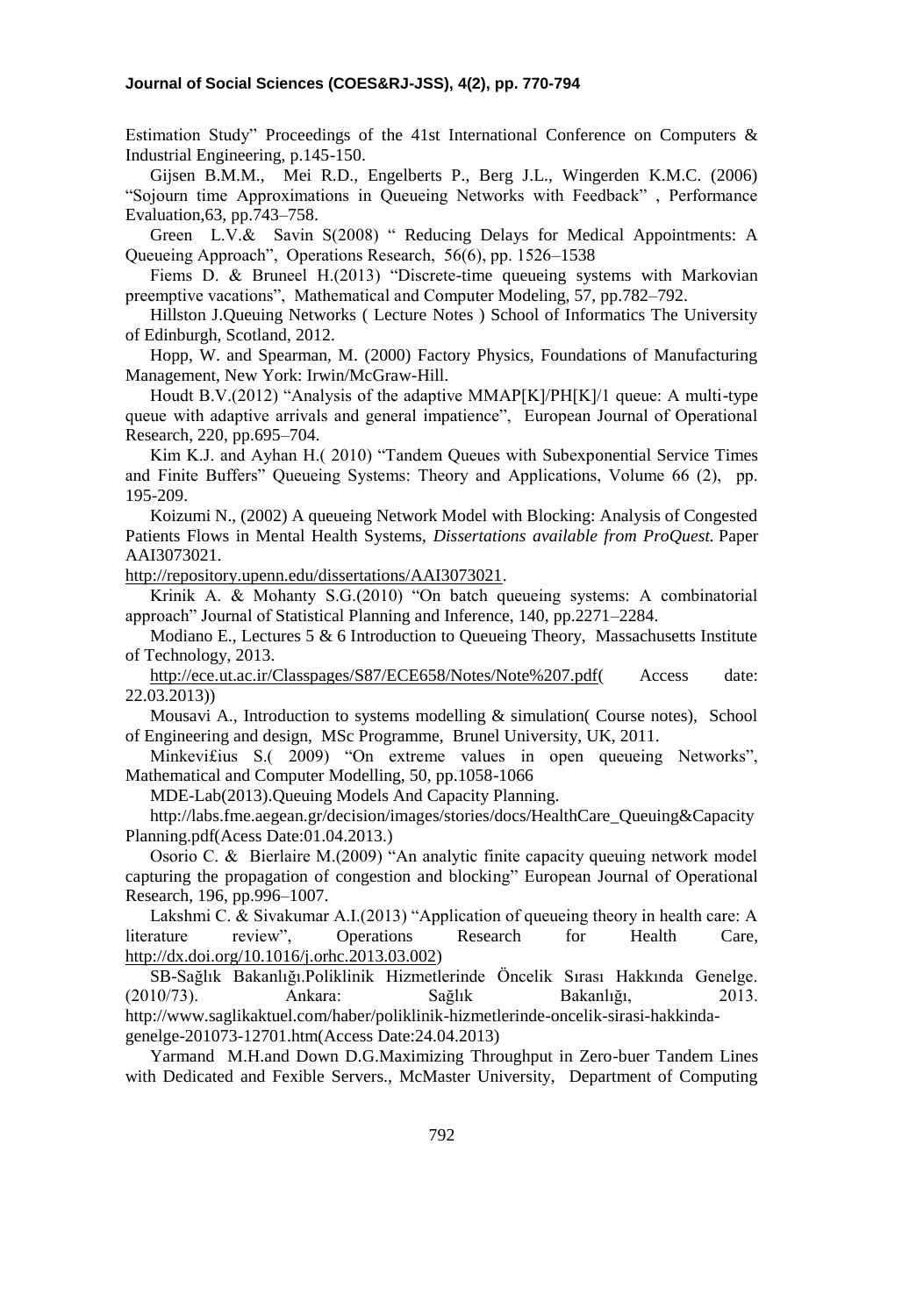and Software, Canada, 2012. [http://www.cas.mcmaster.ca/~downd/yardow.pdf\(Access](http://www.cas.mcmaster.ca/~downd/yardow.pdf(Access) Date: 12.04.2013.

Yan T. and Veeraraghavan M. Networks of Queues, 2004. [http://www.ece.virginia.edu/mv/edu/715/lectures/QNet.pdf\(Acess](http://www.ece.virginia.edu/mv/edu/715/lectures/QNet.pdf(Acess) Date: 21.03.2013) Wang J.Y .Chap17 Queuing Theory. College of Management, NCTU., 2009.

## **APPENDIX:**

### **Table 1. Priority Queue example 3**

| <b>Input Parameters:</b>                                            |                |
|---------------------------------------------------------------------|----------------|
| Mean arrival rate for class 1- Emergency cases                      | $\overline{4}$ |
| Mean arrival rate for class 2- Severely disabled people with        | 5              |
| disabilities in the report                                          |                |
| Mean arrival rate for class 3- pregnant women                       | 20             |
| Mean arrival rate for class 4 - over 65 years old people            | 15             |
| Mean arrival rate for class 5- children under seven years of age    | 30             |
| Overall mean service time                                           | 0.01           |
| Results of All System:                                              |                |
| Overall arrival rate                                                | 74             |
| Mean interarrival time                                              | 0.013513514    |
| Overall service rate                                                | 100            |
| Server utilization                                                  | 74.00%         |
| Probability of an empty system (p0)                                 | 0.260000       |
| Mean number of customers in the system (L)                          | 2.846153846    |
| Mean number of customers in the queue $(Lq)$                        | 2.106153846    |
| Mean wait time (W)                                                  | 0.038461538    |
| Mean wait time in the queue $(Wq)$                                  | 0.028461538    |
| Priority Class 1- Emergency cases:                                  |                |
| Expected time in the system (W1)                                    | 0.010416667    |
| Expected waiting time in the queue $(Wq1)$                          | 0.000416667    |
| Expected number in the system (L1)                                  | 0.041666667    |
| Expected number in the queue $(Lq1)$                                | 0.001666667    |
| Priority Class 2- Severely disabled people with disabilities in the |                |
| report:                                                             |                |
| Expected time in the system (W2)                                    | 0.011446886    |
| Expected waiting time in the queue $(Wq2)$                          | 0.001446886    |
| Expected number in the system (L2)                                  | 0.057234432    |
| Expected number in the queue $(Lq2)$                                | 0.007234432    |
| Priority Class 3- pregnant women:                                   |                |
| Expected time in the system (W3)                                    | 0.01547748     |
| Expected waiting time in the queue $(Wq3)$                          | 0.00547748     |
| Expected number in the system (L3)                                  | 0.309549605    |
| Expected number in the queue (Lq3)                                  | 0.109549605    |
| Priority Class 4- over 65 years old people:                         |                |
| Expected time in the system (W4)                                    | 0.025150905    |